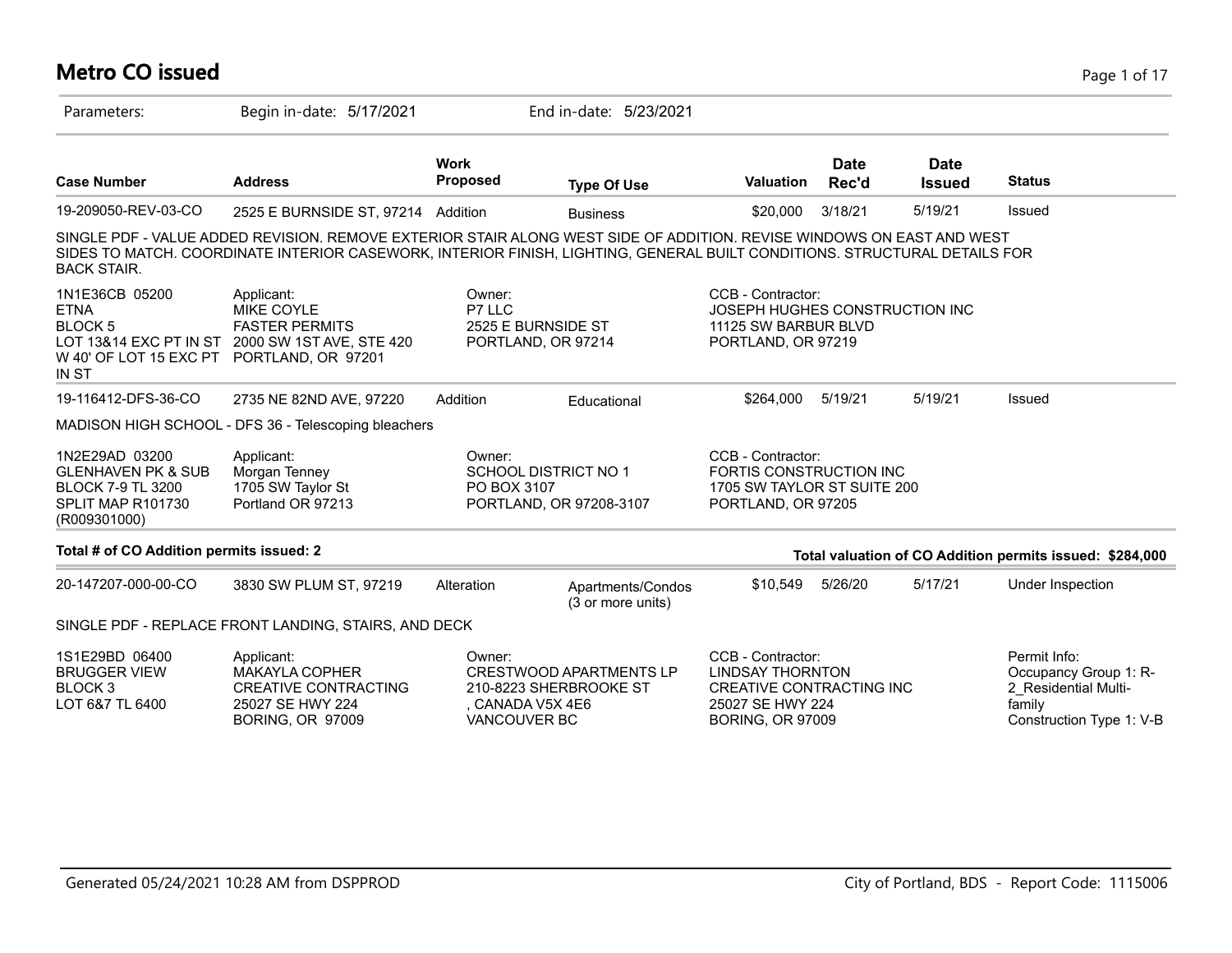# **Metro CO issued** Page 2 of 17

| Parameters:                                                                               | Begin in-date: 5/17/2021                                                                                                                                                                                                              |                                                                                                           | End in-date: 5/23/2021                                   |                                                                                                                                     |                      |                              |                                                                                                       |
|-------------------------------------------------------------------------------------------|---------------------------------------------------------------------------------------------------------------------------------------------------------------------------------------------------------------------------------------|-----------------------------------------------------------------------------------------------------------|----------------------------------------------------------|-------------------------------------------------------------------------------------------------------------------------------------|----------------------|------------------------------|-------------------------------------------------------------------------------------------------------|
| <b>Case Number</b>                                                                        | <b>Address</b>                                                                                                                                                                                                                        | <b>Work</b><br>Proposed                                                                                   | <b>Type Of Use</b>                                       | <b>Valuation</b>                                                                                                                    | <b>Date</b><br>Rec'd | <b>Date</b><br><b>Issued</b> | <b>Status</b>                                                                                         |
| 21-023164-000-00-CO                                                                       | 12 NE FREMONT ST - UNIT<br>801, 97212                                                                                                                                                                                                 | Alteration                                                                                                | Apartments/Condos<br>(3 or more units)                   | \$25,000                                                                                                                            | 3/12/21              | 5/21/21                      | Issued                                                                                                |
|                                                                                           | SINGLE PDF - ADD 2ND BEDROOM AND CLOSET TO 8TH FLOOR WEST.                                                                                                                                                                            |                                                                                                           |                                                          |                                                                                                                                     |                      |                              |                                                                                                       |
| 1N1E27AA 50016<br><b>CARBON TWELVE</b><br><b>CONDOMINIUMS</b><br><b>UNIT 801</b>          | Applicant:<br><b>WALTER STERN</b><br><b>FASTER PERMITS</b><br>2000 SW 1ST AVE. STE 420<br>PORTLAND OR 97201                                                                                                                           | Owner:<br><b>MARK WILKINSON</b><br>PORTLAND, OR 97212<br>Owner:<br><b>MARK HORN</b><br>PORTLAND, OR 97212 | 12 NE FREMONT ST #801<br>12 NE FREMONT ST #801           | CCB - Contractor:<br><b>ANDREW GOLD</b><br>GOLD STAR DESIGN & CONSTRUCTION<br><b>LLC</b><br>2528 SE SALMON ST<br>PORTLAND, OR 97214 |                      |                              | Permit Info:<br>Occupancy Group 1: R-<br>2 Residential Multi-<br>family<br>Construction Type 1: III-A |
| 19-235462-REV-01-CO                                                                       | 3830 SW PLUM ST, 97219                                                                                                                                                                                                                | Alteration                                                                                                | Apartments/Condos<br>(3 or more units)                   | \$0                                                                                                                                 | 5/6/21               | 5/20/21                      | Issued                                                                                                |
| PROVIDED.                                                                                 | SINGLE PDF - REVISION TO REMOVE WORK ON UNIT #25 DECK. INSTALL SDS SCREWS ON DECK #26. SEE FULL DESCRIPTION OF WORK                                                                                                                   |                                                                                                           |                                                          |                                                                                                                                     |                      |                              |                                                                                                       |
| 1S1E29BD 06400<br><b>BRUGGER VIEW</b><br>BLOCK <sub>3</sub><br>LOT 6&7 TL 6400            | Applicant:<br>MAKAYLA COPHER<br><b>CREATIVE CONTRACTING</b><br>25027 SE HWY 224<br><b>BORING, OR 97009</b>                                                                                                                            | Owner:<br>, CANADA V5X 4E6<br>VANCOUVER BC                                                                | <b>CRESTWOOD APARTMENTS LP</b><br>210-8223 SHERBROOKE ST | CCB - Contractor:<br><b>LINDSAY THORNTON</b><br>CREATIVE CONTRACTING INC<br>25027 SE HWY 224<br><b>BORING, OR 97009</b>             |                      |                              |                                                                                                       |
| 21-016862-000-00-CO                                                                       | 811 SW SALMON ST, 97205                                                                                                                                                                                                               | Alteration                                                                                                | Assembly                                                 | \$950,000 2/22/21                                                                                                                   |                      | 5/21/21                      | Issued                                                                                                |
|                                                                                           | SINGLE PDF - ROOF RELATED SEISMIC UPGRADES, SELECTIVE DEMOLITION, ROOF DECK MODIFCATIONS AT THE LIGHTWELL, SBS MODIFIED<br>BITUMEN ROOFING, SHEET METAL REVISIONS, DRAINAGE AND OVERFLOW UPGRADES AND SEALANTS. SEE EA MEETING NOTES. |                                                                                                           |                                                          |                                                                                                                                     |                      |                              |                                                                                                       |
| 1S1E03BB 06000<br><b>PORTLAND</b><br>PORTLAND PARK<br><b>BLOCKS</b><br>BLOCK 6<br>LOT 2&3 | Applicant:<br><b>RICHARD MCBRIDE</b><br>MCBRIDE ARCHITECTS<br>3630 NE 32ND PL<br>PORTLAND, OR 97212                                                                                                                                   | Owner:<br><b>ARLINGTON CLUB</b><br>811 SW SALMON ST                                                       | PORTLAND, OR 97205-3013                                  | CCB - Contractor:<br><b>SCOTT PATER</b><br>REIMERS & JOLIVETTE INC<br>2344 NW 24TH AVE<br>PORTLAND, OR 97210-2132                   |                      |                              |                                                                                                       |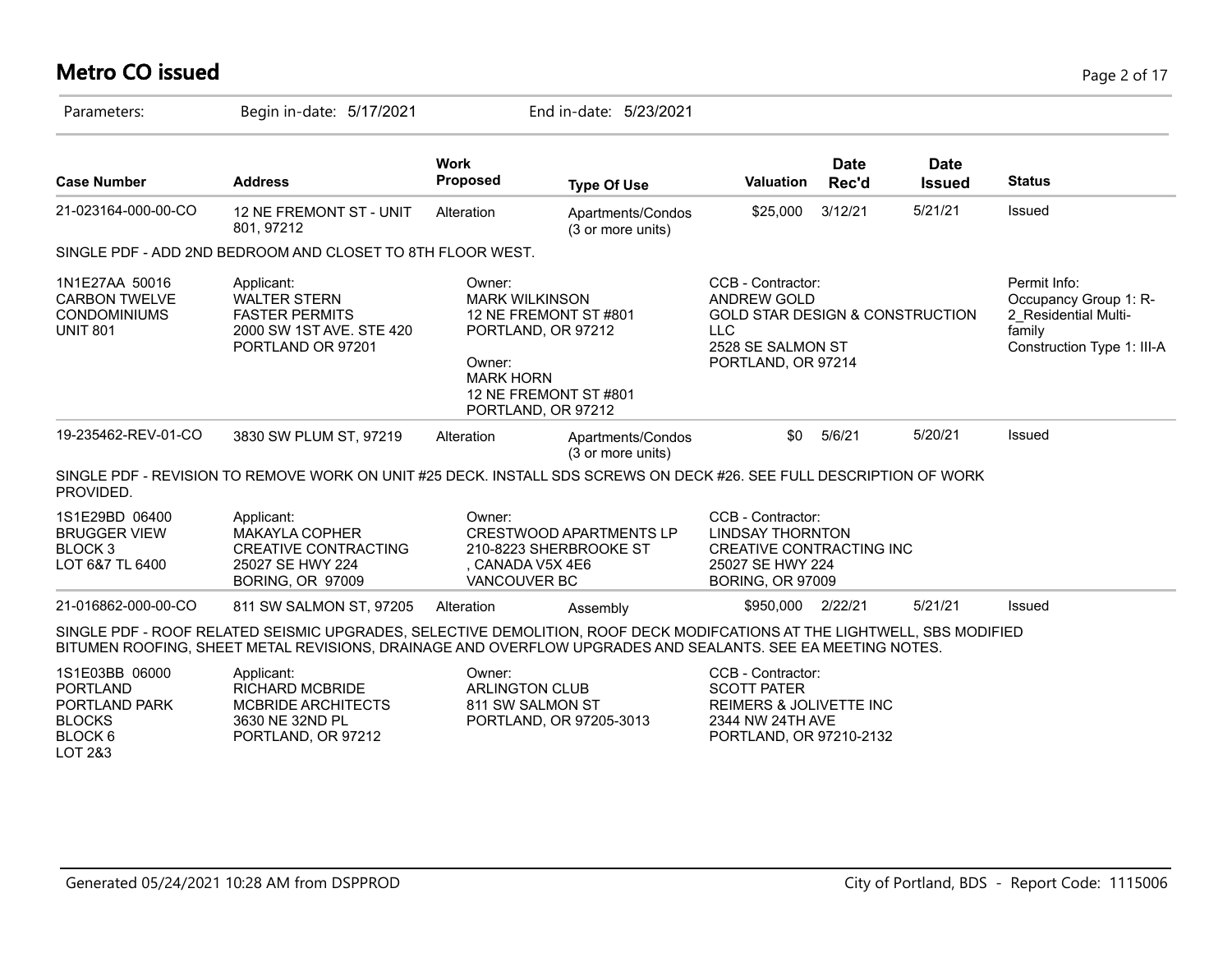#### **Metro CO issued** Page 3 of 17 Parameters: Begin in-date: 5/17/2021 End in-date: 5/23/2021 **Work Case Number Address Proposed Type Of Use Valuation Status Date Rec'd Date Issued** 20-146115-REV-03-CO 2400 NE BROADWAY, 97232 Alteration Assembly \$3,000 4/30/21 5/17/21 Issued SINGLE PDF - VALUE ADDED REVISION TO MAIN FLOOR TAP ROOM FLOOR FRAMING AND TO REMOVE AND REBUILD BASEMENT MECHANICAL ROOM WALLS. 1N1E25CC 14300 CARTERS ADD TO E P BLOCK 2 W 1' OF LOT 2 EXC PT IN 208 NW 21ST AVE #201 **ST** LOT 3&4 EXC PT IN ST CCB - Contractor: SWINERTON BUILDERS INC 2001 CLAYTON ROAD 7TH FLOOR LEGAL CONCORD, CA 94520 Owner: HARDER DAY LLC OPEN CONCEPT ARCHITECTURE PO BOX 18098 PORTLAND, OR 97218 Applicant: REBECCA MORELLO PORTLAND OR 97209 20-101101-REV-02-CO 336 NE 20TH AVE, 97232 Alteration Business \$0 3/30/21 5/20/21 Issued SINGLE PDF - REVISION TO CHANGE PARKING LAYOUT, ADD BIKE RACKS AND ALTER LANDSCAPING, CHANGE TO EDGE FLASHING, NORTH ENTRY CORNICE AND SOFFIT FRAMING REVISED, ADD SEISMIC BRACING CALCULATIONS FOR CLOUDS OVER CASEWORK, SEE NARRATIVE FOR DETAILS. 1N1E35DA 02900 BYRNES ADD BLOCK 4 LOT 1 CCB - Contractor: 1996 LLC 3028 JUDKINS RD #1 EUGENE, OR 97403 Owner: OREGONIANS FEDERAL CREDIT UNION 6915 SE LAKE RD MILWAUKIE, OR 97267-2103 Applicant: ERIC HALL ERIC HALL ARCHITECTS INC 116 HWY 99 N, STE 100 EUGENE OR 97402 20-225970-REV-01-CO 5001 N LAGOON AVE, 97217 Alteration Business \$5,000 5/4/21 5/18/21 Issued SINGLE PDF - VALUE ADDED REVISION TO RELOCATE EXISTING SPRINKLER VALVE ROOM CURRENTLY LOCATED ON LEVEL 2 TO AN EXISTING SPACE ON LEVEL 1. A SEPARATE PERMIT FOR RELOCATING THE EXISTING LEVEL 2 FIRE SPRINKLER VALVING AND EQUIPMENT WILL BE OBTAINED BY FIRE PROTECTION CONTRACTOR. 1N1E20A 00700 SECTION 20 1N 1E TL 700 2.67 ACRES CCB - Contractor: MILLENNIUM BUILDING SERVICES INC 5909 N CUTTER CIRCLE PORTLAND, OR 97217 Owner: ESTEY,JOHN R TR 13363 GOODALL RD 1120 NW COUCH STREET, SUITE LAKE OSWEGO, OR 97034 Applicant: MICHELLE SCHULZ GBD ARCHITECTS INC 300 PORTLAND OR 97209 USA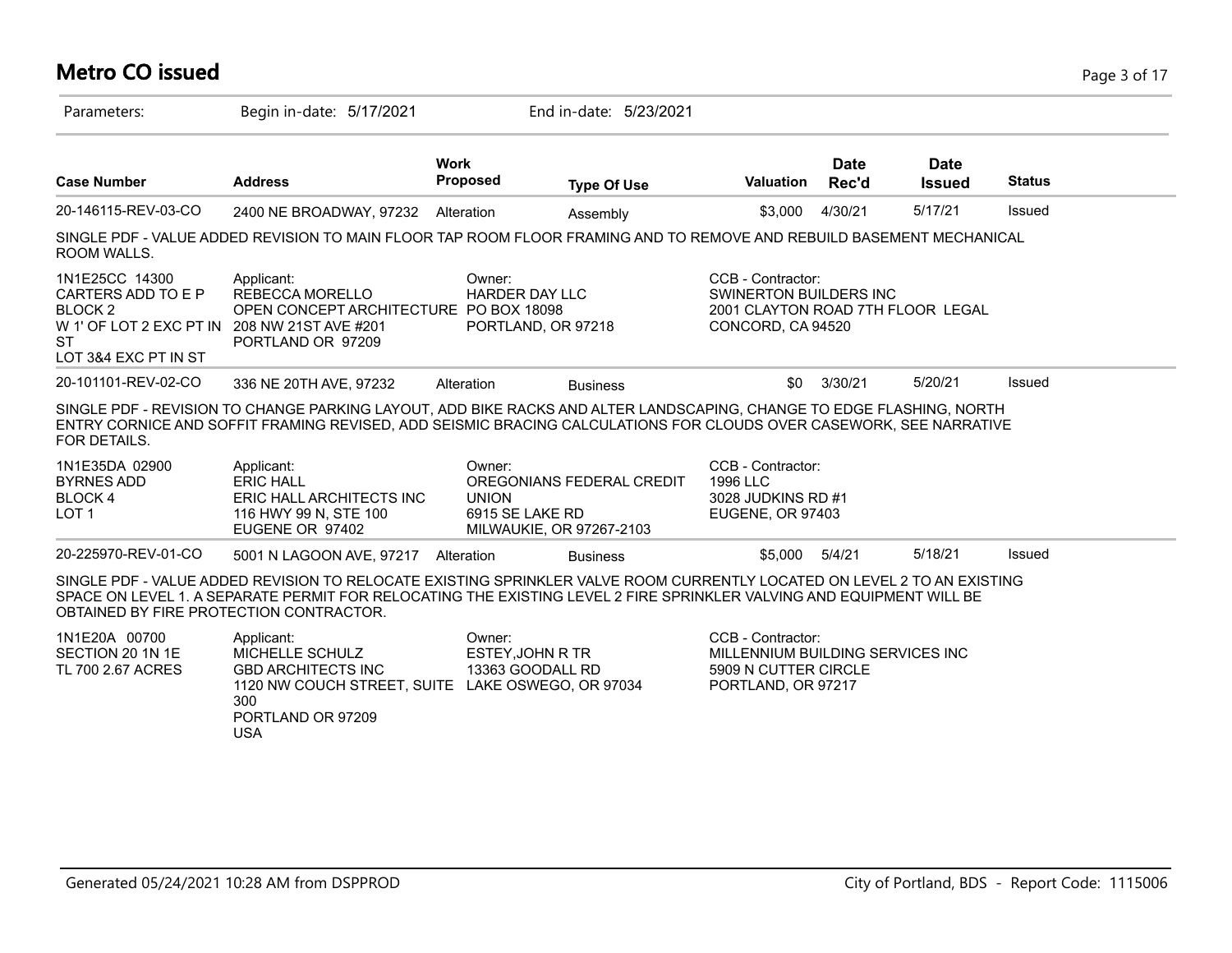#### **Metro CO issued** Page 4 of 17

| Parameters:                                                                                                                                                               | Begin in-date: 5/17/2021                                                                                                                                               |                                                                           | End in-date: 5/23/2021                             |                                                                                                      |                      |                              |                                                                                                          |
|---------------------------------------------------------------------------------------------------------------------------------------------------------------------------|------------------------------------------------------------------------------------------------------------------------------------------------------------------------|---------------------------------------------------------------------------|----------------------------------------------------|------------------------------------------------------------------------------------------------------|----------------------|------------------------------|----------------------------------------------------------------------------------------------------------|
| <b>Case Number</b>                                                                                                                                                        | <b>Address</b>                                                                                                                                                         | <b>Work</b><br><b>Proposed</b>                                            | <b>Type Of Use</b>                                 | <b>Valuation</b>                                                                                     | <b>Date</b><br>Rec'd | <b>Date</b><br><b>Issued</b> | <b>Status</b>                                                                                            |
| 19-243340-REV-01-CO                                                                                                                                                       | 1001 SE DIVISION ST, 97202 Alteration                                                                                                                                  |                                                                           | <b>Business</b>                                    | \$0                                                                                                  | 4/27/21              | 5/17/21                      | Issued                                                                                                   |
|                                                                                                                                                                           | SINGLE PDF - REVISION TO CHANGE CEILING FROM WOOD TO GYPSUM BOARD. SEE REFLECTED CEILING PLAN FRAMING AND DETAILS.                                                     |                                                                           |                                                    |                                                                                                      |                      |                              |                                                                                                          |
| 1S1E02CD 09800<br><b>STEPHENS ADD</b><br>BLOCK 111<br>LOT 5&6                                                                                                             | Applicant:<br><b>COLLIN JANKE</b><br><b>JANKE ARCHITECTURE</b><br>1312 NE 116TH AVE<br>PORTLAND OR 97220                                                               | Owner:<br><b>FROG POND LLC</b><br>PO BOX 6917<br>PORTLAND, OR 97228       |                                                    |                                                                                                      |                      |                              |                                                                                                          |
| 20-117772-REV-01-CO                                                                                                                                                       | 2027 NE FLANDERS ST,<br>97232                                                                                                                                          | Alteration                                                                | <b>Business</b>                                    | \$0                                                                                                  | 4/23/21              | 5/18/21                      | Issued                                                                                                   |
|                                                                                                                                                                           | SINGLE PDF - REVISION TO RELOCATE COFFEE AREA, BUILD WALLS TO CREATE TWO TREATMENT ROOMS AND STORAGE CLOSET. ENLARGE<br>TOILET ROOM. ADD DOORS. ALTER OCCUPANCY LOADS. |                                                                           |                                                    |                                                                                                      |                      |                              |                                                                                                          |
| 1N1E35DA 02200<br><b>BYRNES ADD</b><br>BLOCK <sub>5</sub><br>W 1/2 OF LOT 5&6 EXC<br>PT IN ST                                                                             | Applicant:<br><b>BEN KING</b><br>STEM ARCHITECTURE, INC<br>PO BOX 2124<br>PORTLAND, OR 97208                                                                           | Owner:<br>PDX SANDY BLVD LLC<br>309 SW 6TH AVE #210<br>PORTLAND, OR 97204 |                                                    | CCB - Contractor:<br>PATH PDX LLC<br>1640 NW IRVING ST<br>PORTLAND, OR 97209                         |                      |                              | Permit Info:<br>Occupancy Group 1:<br>B Bank, Off., Med.Off.,<br>Pub.Bldg.<br>Construction Type 1: V-B   |
| 20-224897-000-00-CO                                                                                                                                                       | 325 NW 13TH AVE, 97209                                                                                                                                                 | Alteration                                                                | <b>Business</b>                                    | \$26,429                                                                                             | 12/17/20             | 5/20/21                      | Issued                                                                                                   |
|                                                                                                                                                                           | SINGLE PDF - REMOVE UNUSED CONVENIENCE STAIR BETWEEN 2ND AND 3RD FLOOR AND INFILL 3RD FLOOR OPENING.                                                                   |                                                                           |                                                    |                                                                                                      |                      |                              |                                                                                                          |
| 1N1E33DA 40005<br>PEARL CONDOMINIUMS<br>AT BLOCK 90<br><b>LOT C-105</b><br>HISTORIC PROPERTY 15 PORTLAND OR 97201<br><b>YR 2006</b><br>POTENTIAL ADDITIONAL<br><b>TAX</b> | Applicant:<br><b>NATHAN ARNOLD</b><br><b>FASTER PERMITS</b><br>2000 SW 1ST AVE #420                                                                                    | Owner:<br>335 15TH ST                                                     | HPG BLOCK 90 OWNER LLC<br>SAN DIEGO, CA 92101-7532 | CCB - Contractor:<br><b>TJ DAWES</b><br><b>5D CONTRACTORS LLC</b><br>PO BOX 433<br>GRESHAM, OR 97030 |                      |                              | Permit Info:<br>Occupancy Group 1:<br>B Bank, Off., Med.Off.,<br>Pub.Bldg.<br>Construction Type 1: III-B |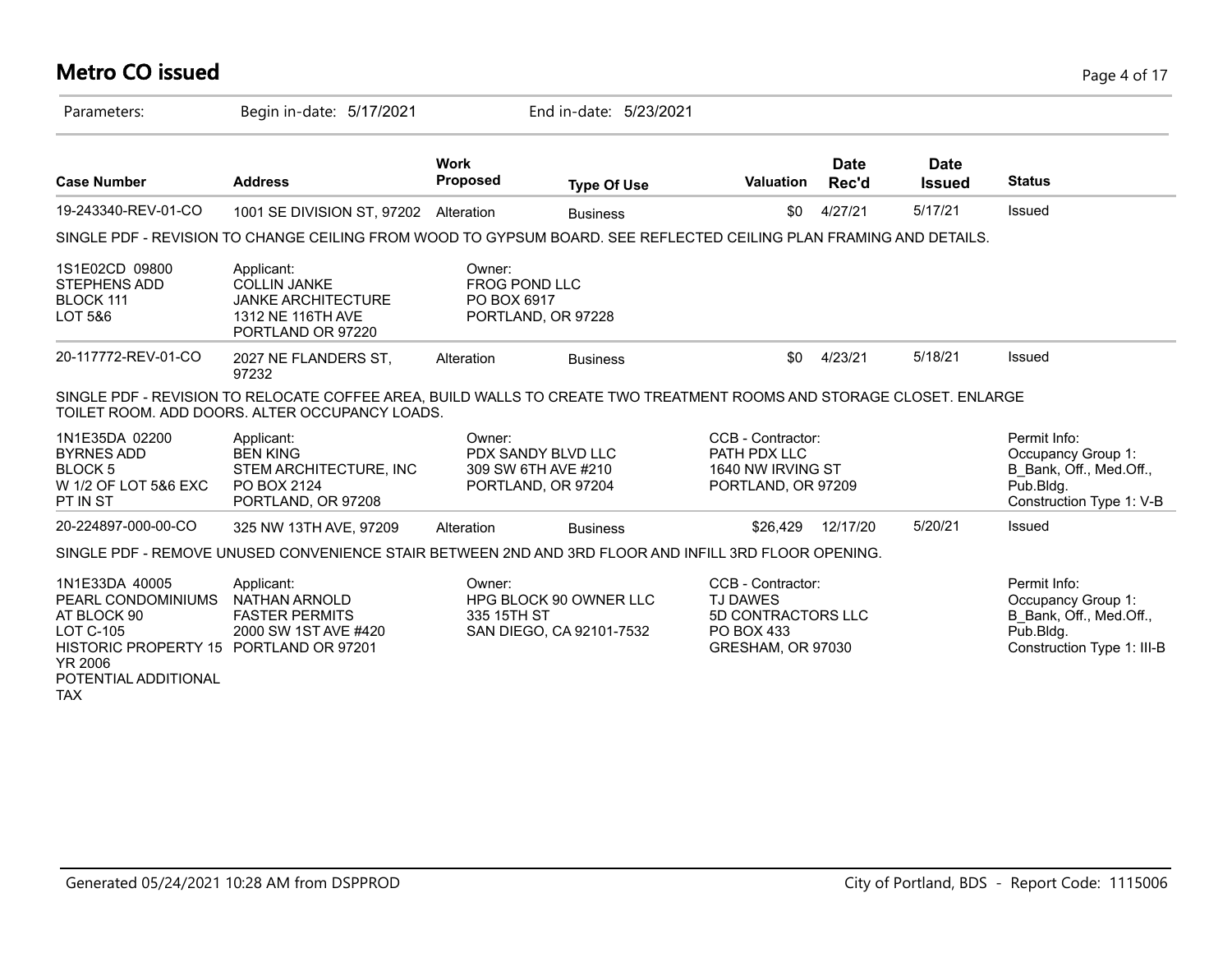#### **Metro CO issued** Page 5 of 17

| Parameters:                                                             | Begin in-date: 5/17/2021                                                                                                                                                                                                                                                                                                                                          |                                                                | End in-date: 5/23/2021                                           |                                                                                       |                      |                              |                                                                                                                                                                |
|-------------------------------------------------------------------------|-------------------------------------------------------------------------------------------------------------------------------------------------------------------------------------------------------------------------------------------------------------------------------------------------------------------------------------------------------------------|----------------------------------------------------------------|------------------------------------------------------------------|---------------------------------------------------------------------------------------|----------------------|------------------------------|----------------------------------------------------------------------------------------------------------------------------------------------------------------|
| <b>Case Number</b>                                                      | <b>Address</b>                                                                                                                                                                                                                                                                                                                                                    | <b>Work</b><br>Proposed                                        | <b>Type Of Use</b>                                               | <b>Valuation</b>                                                                      | <b>Date</b><br>Rec'd | <b>Date</b><br><b>Issued</b> | <b>Status</b>                                                                                                                                                  |
| 20-149272-000-00-CO                                                     | 12215 SE POWELL BLVD,<br>97236                                                                                                                                                                                                                                                                                                                                    | Alteration                                                     | <b>Business</b>                                                  | \$900,000                                                                             | 6/1/20               | 5/17/21                      | Issued                                                                                                                                                         |
| OVER 5'-9".                                                             | Single PDF - TI/CHANGE OF OCCUPANCY FROM M TO B/S-1 FOR NEW MEDICAL PLASMA COLLECTION FACILITY. DEMO AND REBUILD INTERIOR.<br>NEW STOREFRONT; NEW COVER OVER EXISTING ATTACHED TRASH ENCLOSURE, REMOVE ROOF PROJECTION AT NORTH SIDE. NON-<br>CONFORMING SITE UPGRADES INCLUDING LANDSCAPING, BIKE PARKING, RESTRIP PARKING. SEPERATE PERMIT REQUIRED FOR RACKING |                                                                |                                                                  |                                                                                       |                      |                              |                                                                                                                                                                |
| 1S2E11BC 11000<br>SECTION 11 1S 2E<br>TL 11000 0.34 ACRES               | Applicant:<br><b>LAUREN MOHART</b><br>OCTAPHARMA PLASMA INC<br>8010 STATE LINE RD, #150<br>LEAWOOD, KS 66208                                                                                                                                                                                                                                                      | Owner:<br>PHARMACY INC<br>3734 WINFORD DR<br>TARZANA, CA 91356 | <b>GREEN LEAVES HEALTHCARE</b>                                   | CCB - Contractor:<br>THE DUBS COMPANY<br>1699 E CHICAGO ST<br>ELGIN, IL 60120         |                      |                              | Permit Info:<br>Occupancy Group 1:<br>B Bank, Off., Med.Off.,<br>Pub.Bldg.<br>Construction Type 1: V-B<br><b>Construction Type 2</b><br>(formerly Type 1): V-B |
| 20-146722-REV-01-CO                                                     | 421 SW OAK ST, 97204                                                                                                                                                                                                                                                                                                                                              | Alteration                                                     | <b>Business</b>                                                  | \$48.019                                                                              | 9/22/20              | 5/21/21                      | Issued                                                                                                                                                         |
|                                                                         | Single PDF - VALUE ADDED REVISION, NEW DOMESTIC WATER VAULT IN BASEMENT EXTENDING INTO RIGHT-OF-WAY UNDER SIDEWALK.                                                                                                                                                                                                                                               |                                                                |                                                                  |                                                                                       |                      |                              |                                                                                                                                                                |
| 1N1E34CD 03000<br><b>PORTLAND</b><br><b>BLOCK 66 LOT 1&amp;2</b><br>7&8 | Applicant:<br><b>MATT FITZGERALD</b><br><b>GBD ARCHITECTS</b><br>1120 NW COUCH ST, STE 300<br>PORTLAND OR 97209                                                                                                                                                                                                                                                   | Owner:<br>NEW YORK, NY 10017                                   | <b>G&amp;I VII FIVE OAK OWNER LLC</b><br>220 E 42ND ST, 27TH FLR | CCB - Contractor:<br>R & H CONSTRUCTION CO<br>2019 NW WILSON ST<br>PORTLAND, OR 97209 |                      |                              |                                                                                                                                                                |
| 19-236410-REV-01-CO                                                     | 1601 N COLUMBIA BLVD,<br>97217                                                                                                                                                                                                                                                                                                                                    | Alteration                                                     | <b>Business</b>                                                  | \$0                                                                                   | 3/2/21               | 5/19/21                      | Issued                                                                                                                                                         |
| OUT WILL REMAIN AS UNFINISHED SPACE.                                    | SINGLE PDF - REVISION TO REDUCE PROPOSED WORK: NO NEW OFFICE WILL BE BUILT, NO CHANGE IN OCCUPANCY, ALL CONSTRUCTION TO<br>BE IN EXISTING OFFICE, PORTION OF SECOND FLOOR WILL NOT BE DEMOLISHED (REMAIN AS IS), PORTION OF SECOND FLOOR TO BE BUILT                                                                                                              |                                                                |                                                                  |                                                                                       |                      |                              |                                                                                                                                                                |
|                                                                         | Applicant:<br><b>RANDAL RUIZ</b><br>LB STONE PROPERTIES<br>2800 E MAIN AVE<br>SPOKANE WA 99202                                                                                                                                                                                                                                                                    | Owner:<br>#66 LLC<br>PO BOX 3949<br>SPOKANE, WA 99220          | LAWRENCE B STONE PROPERTIES WALEN CONSTRUCTION LLC               | CCB - Contractor:<br>PO BOX 2267<br>WILSONVILLE, OR 97070                             |                      |                              | Permit Info:<br>Occupancy Group 1:<br>B_Bank, Off., Med.Off.,<br>Pub.Bldg.<br>Construction Type 1: III-B                                                       |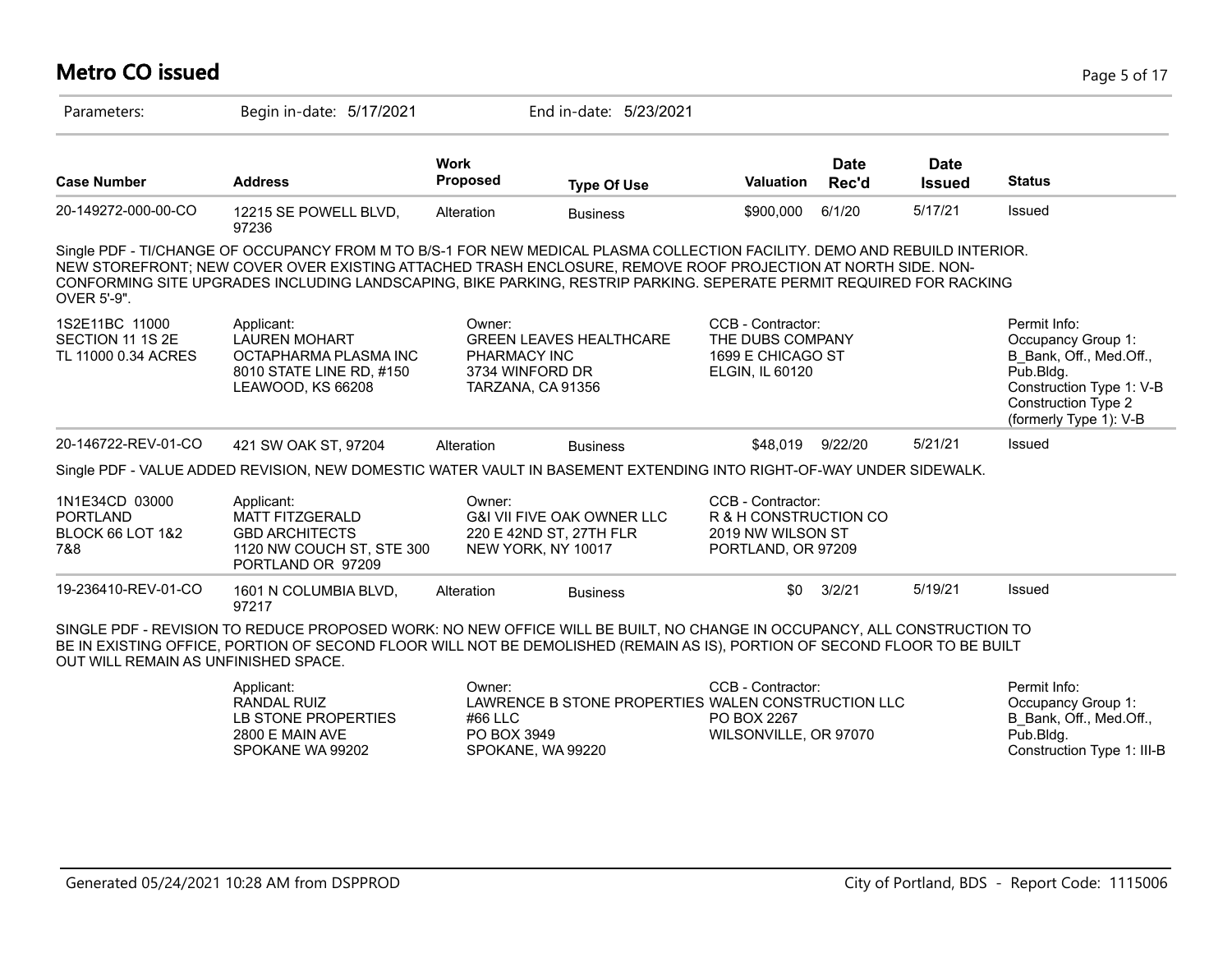#### **Metro CO issued** Page 6 of 17

| Parameters:                                              | Begin in-date: 5/17/2021                                                                                                                                                                                          |                                  | End in-date: 5/23/2021                                                                                                                                 |                                                                                                         |                      |                              |                                                                                                                                                                              |
|----------------------------------------------------------|-------------------------------------------------------------------------------------------------------------------------------------------------------------------------------------------------------------------|----------------------------------|--------------------------------------------------------------------------------------------------------------------------------------------------------|---------------------------------------------------------------------------------------------------------|----------------------|------------------------------|------------------------------------------------------------------------------------------------------------------------------------------------------------------------------|
| <b>Case Number</b>                                       | <b>Address</b>                                                                                                                                                                                                    | <b>Work</b><br>Proposed          | <b>Type Of Use</b>                                                                                                                                     | <b>Valuation</b>                                                                                        | <b>Date</b><br>Rec'd | <b>Date</b><br><b>Issued</b> | <b>Status</b>                                                                                                                                                                |
| 21-002090-REV-01-CO                                      | 5801 NE COLUMBIA BLVD,<br>97218                                                                                                                                                                                   | Alteration                       | <b>Business</b>                                                                                                                                        | \$0                                                                                                     | 4/29/21              | 5/17/21                      | Issued                                                                                                                                                                       |
|                                                          | SINGLE PDF - REMOVE RPBA REQUIREMENT FROM PLANS                                                                                                                                                                   |                                  |                                                                                                                                                        |                                                                                                         |                      |                              |                                                                                                                                                                              |
| 1N2E18A 01100<br>SECTION 18 1N 2E<br>TL 1100 11.03 ACRES | Applicant:<br><b>TAMRA LINDSTROM</b><br>MILDRED DESIGN GROUP<br>4875 SW GRIFFITH DR, SUITE<br>300<br>BEAVERTON, OR 97005                                                                                          | Owner:                           | LIT INDUSTRIAL LTD PARTNERSHIP WALEN CONSTRUCTION LLC<br>1717 MCKINNEY AVE #1900<br>DALLAS, TX 75202-1253                                              | CCB - Contractor:<br>PO BOX 2267<br>WILSONVILLE, OR 97070                                               |                      |                              | Permit Info:<br>Occupancy Group 1: S-<br>1 Storage - Moderate<br>Hazard, Warehouse<br>Construction Type 1: III-B                                                             |
| 20-221738-000-00-CO                                      | 1217 SE STARK ST, 97214                                                                                                                                                                                           | Alteration                       | Factory/Industrial                                                                                                                                     | \$30,000                                                                                                | 12/9/20              | 5/18/21                      | Under Inspection                                                                                                                                                             |
|                                                          | SINGLE PDF - PARTIAL CHANGE OF OCCUPANCY FROM M TO F-1, INTERIOR TENANT IMPROVEMENT. REMOVE WALLS AND DOORS, NEW WALLS,<br>DOORS, WALK-IN COOLER AND FREEZER TO CREATE KITCHEN, PRODUCTION AREA, AND RETAIL AREA. |                                  |                                                                                                                                                        |                                                                                                         |                      |                              |                                                                                                                                                                              |
| 1N1E35CD 11400                                           | Applicant:<br><b>ROBERT MOSIER</b><br>ROBERT MOSIER ARCHITECT<br>3018 SE 76TH AVE<br>PORTLAND, OR 97206                                                                                                           | Owner:<br>#220<br>Owner:<br>#220 | SHERI L DOONEY REV TR<br>2105 NE CESAR E CHAVEZ BLVD<br>PORTLAND, OR 97212<br>JELC HOLDING CO LLC<br>2105 NE CESAR E CHAVEZ BLVD<br>PORTLAND, OR 97212 | CCB - Contractor:<br>PKNW CONSTRUCTION LLC<br>PO BOX 3686<br>HILLSBORO, OR 97123                        |                      |                              | Permit Info:<br>Occupancy Group 1: F-<br>1 Industrial Plant -<br>Factory, Mod.Hazard<br>Construction Type 1: III-B<br><b>Construction Type 2</b><br>(formerly Type 1): III-B |
| 19-198690-DFS-01-CO                                      | 3560 SE POWELL BLVD,<br>97202                                                                                                                                                                                     | Alteration                       | Mercantile                                                                                                                                             | \$20,000                                                                                                | 3/2/21               | 5/22/21                      | <b>Issued</b>                                                                                                                                                                |
|                                                          | SINGLE PDF - DFS FOR NEW WALK-IN COOLER.                                                                                                                                                                          |                                  |                                                                                                                                                        |                                                                                                         |                      |                              |                                                                                                                                                                              |
| 1S1E12DB 00300                                           | Applicant:<br>Darin Bushka<br><b>BULLDOG MECHANICAL</b><br>3307 NE 39TH ST<br>VANCOUVER, WA 98661                                                                                                                 | Owner:                           | POWELL BLVD PROPERTY LLC<br>900 SW 13TH AVE #90<br>PORTLAND, OR 97205-1707                                                                             | CCB - Contractor:<br><b>DON RUE</b><br>JHC COMMERCIAL LLC<br>11125 SW BARBUR BLVD<br>PORTLAND, OR 97219 |                      |                              |                                                                                                                                                                              |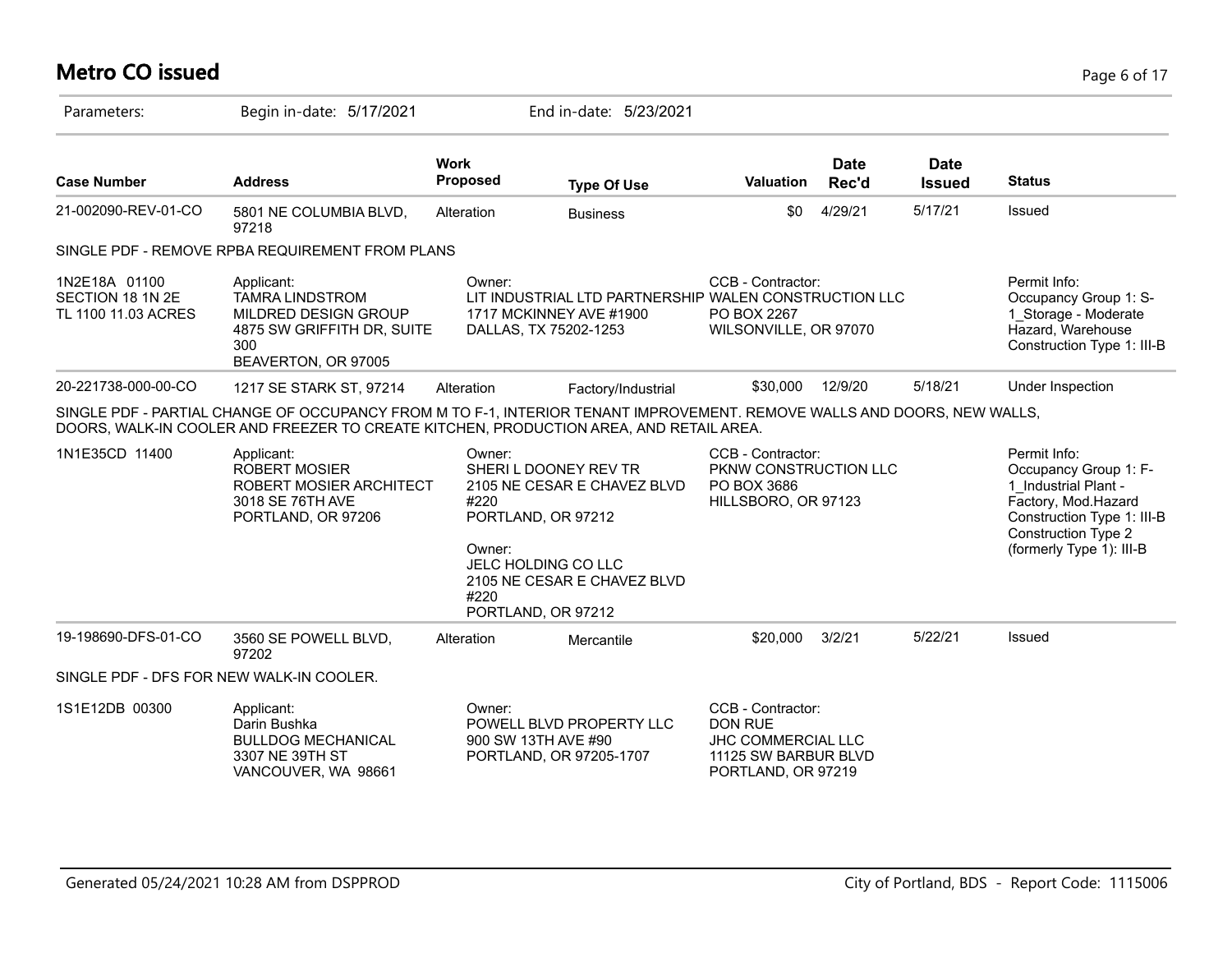#### **Metro CO issued** Page 7 of 17 Parameters: Begin in-date: 5/17/2021 End in-date: 5/23/2021 **Work Case Number Address Proposed Type Of Use Valuation Status Date Rec'd Date Issued** 20-213918-REV-01-CO 12005 N BURGARD RD, 97203 Alteration Storage 50 \$0 4/28/21 5/17/21 Issued SINGLE PDF - REVISION TO REMOVE ELECTRICAL CONTROL ROOM AND MOVE REMAINING ELECTRICAL CONTROL TO THE WEST. ADD CONTROL PLATFORM 2N1W35D 00700 SECTION 35 2N 1W TL 700 25.29 ACRES LAND & IMPS SEE R646209 (R971350469) FOR MACH & EQUIP DEFERRED ADDITIONAL TAX LIABILITY CCB - Contractor: TAPIO CONSTRUCTION INC 11811 C NE 72ND AVE VANCOUVER, WA 98686 Owner: NORTHWEST PIPE CO 201 NE PARK PLAZA DR STE 100 VANCOUVER, WA 98684 Applicant: JOSH CHRISTIANSEN SMG ENGINEERS 8625 SW CASCADE AVE BEAVERTON, OR 97008 21-034502-000-00-CO 5726 NE 109TH AVE, 97220 Alteration Storage \$35,000 4/9/21 5/21/21 Issued SINGLE PDF - INSTALL (4) GARAGE DOORS AND (2) MAN DOORS. STRUCTURAL REPAIRS. 1N2E15CD 01100 PARKROSE & RPLT BLOCK 107 TL 1100 Permit Info: Occupancy Group 1: S-2\_Storage - Low Hazard, Parking Garage Construction Type 1: V-B CCB - Contractor: KRIS WALLACE ORANGE DESIGN INDUSTRIES LLC 5323 SE HAROLD ST. PORTLAND, OR 97206 Owner: COR LLC PO BOX 301427 PORTLAND, OR 97294 Applicant: BRANNON LOBDELL BRANNON RITNER LOBDELL ARCHITECTURE LLC 5420 NE 35TH PL PORTLAND OR 97211 21-017497-000-00-CO 11900 SW 49TH AVE, 97219 Alteration Utility \$17,000 3/1/21 5/17/21 Issued SINGLE PDF - PERSONAL WIRELESS SERVICE FACILITY - WIRELESS ROOFTOP - APPLICATION #3 - ADD (3) PANEL ANTENNAS TO EXISTING ROOF MOUNT CONFIGURATION CURRENTLY SUPPORTING (8) ANTENNAS. INCREASES COUNT TO 11 TOTAL. NO OTHER CHANGES. TIP HEIGHT MATCHES EXISTING CONFIGURATION. 1S1E31D 00200 CCB - Contractor: Leif Hogewoning Owner: PORTLAND COMMUNITY COLLEGE  $A = \mathbf{R}$ SHANIN PRUSIA

| 1S1E31D 00200      | Applicant:              | Owner:                                     | CCB - Contractor: |
|--------------------|-------------------------|--------------------------------------------|-------------------|
| SECTION 31 1S 1E   | <b>SHANIN PRUSIA</b>    | PORTLAND COMMUNITY COLLEGE Leif Hogewoning |                   |
| TL 200 54.77 ACRES | URBAN WIRELES INC - FOR | <b>DISTRICT</b>                            | STRATA INC        |
|                    | VFRIZON.                | PO BOX 19000                               | PO BOX 2988       |
|                    | 10376 SE SUNBURST WAY   | PORTLAND, OR 97280-0990                    | CHELAN. WA 98816  |
|                    | PORTLAND OR 97086       |                                            |                   |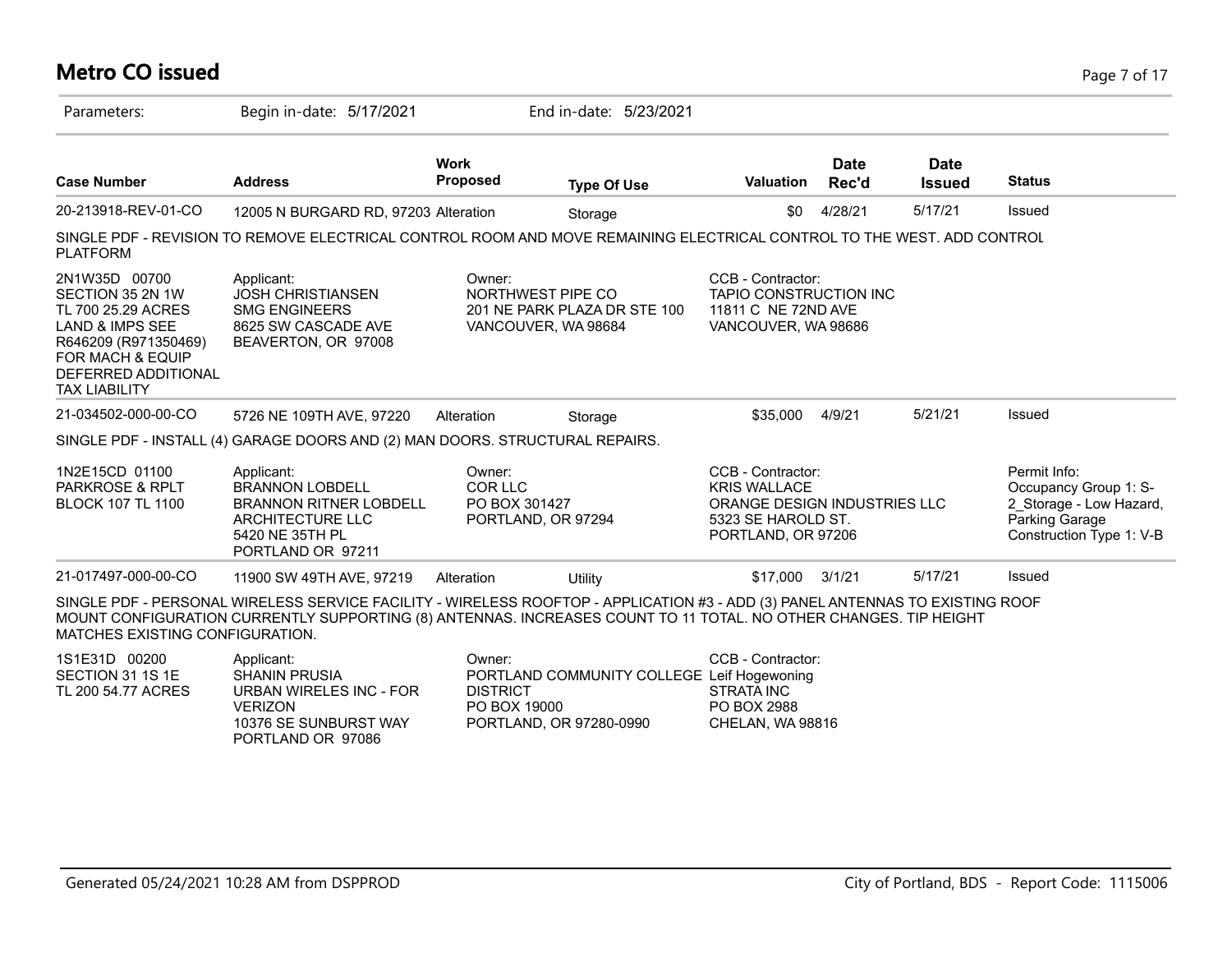# **Metro CO issued** Page 8 of 17

| Parameters:                                                                             | Begin in-date: 5/17/2021                                                                                                                                                                                                                                   |                         | End in-date: 5/23/2021                                                          |                                                                                                                       |                      |                              |               |
|-----------------------------------------------------------------------------------------|------------------------------------------------------------------------------------------------------------------------------------------------------------------------------------------------------------------------------------------------------------|-------------------------|---------------------------------------------------------------------------------|-----------------------------------------------------------------------------------------------------------------------|----------------------|------------------------------|---------------|
| <b>Case Number</b>                                                                      | <b>Address</b>                                                                                                                                                                                                                                             | <b>Work</b><br>Proposed | <b>Type Of Use</b>                                                              | <b>Valuation</b>                                                                                                      | <b>Date</b><br>Rec'd | <b>Date</b><br><b>Issued</b> | <b>Status</b> |
| 20-180770-000-00-CO                                                                     | 727 SE 122ND AVE, 97233                                                                                                                                                                                                                                    | Alteration              | Utility                                                                         | \$80,000                                                                                                              | 8/19/20              | 5/20/21                      | Issued        |
|                                                                                         | SINGLE PDF - PERSONAL WIRELESS SERVICE FACILITY - WIRELESS TOWER - APPLICATION #1 - INSTALL 6 ANTENNAS AND RELATED<br>EQUIPMENT ON EXISTING MONOPOLE AND GROUND EQUIPMENT WITH GENERATOR AND FUEL TANK IN 12' X 20' LEASE AREA.                            |                         |                                                                                 |                                                                                                                       |                      |                              |               |
| 1S2E03AA 00700<br>SECTION 03 1S 2E<br>TL 700 0.65 ACRES                                 | Applicant:<br><b>TAMMY HAMILTON</b><br>ACOM CONSULTING INC FOR<br><b>VERIZON WIRELESS</b><br>5200 SW MEADOWS RD, SUITE<br>150<br>LAKE OSWEGO, OR 97035                                                                                                     | Owner:                  | <b>OXBOW ENTERPRISES LLC</b><br>620 NE KELLY AVE<br>GRESHAM, OR 97030-7333      | CCB - Contractor:<br><b>CHRIS ALLHANDS</b><br>M & A CONTRACTING INC<br>1366 LEE ST SE<br><b>SALEM, OR 97302</b>       |                      |                              |               |
| 21-011641-000-00-CO                                                                     | 16603 SE DIVISION ST, 97236 Alteration                                                                                                                                                                                                                     |                         | Utility                                                                         | \$29,000                                                                                                              | 2/5/21               | 5/21/21                      | Issued        |
|                                                                                         | SINGLE PDF - PERSONAL WIRELESS SERVICE FACILITY - WIRELESS TOWER - APPLICATION #3 - ADD (3) ANTENNAS, REPLACE (3) RADIOS,<br>REMOVE (6) LINES AND INSTALL (2) LINES W/PENDANT AND J-BOXES. REMOVE (3) CABINETS, INSTALL (2) CABINETS. INSTALL NEW H-FRAME. |                         |                                                                                 |                                                                                                                       |                      |                              |               |
| 1S3E06CC 03200<br>SECTION 06 1S 3E<br>TL 3200 7.51 ACRES                                | Applicant:<br>AMELIA MECKLER<br><b>CROWN CASTLE</b><br>PORTLAND OR<br><b>USA</b>                                                                                                                                                                           | Owner:                  | <b>EASTGATE THEATRE INC</b><br>11995 EL CAMINO REAL<br>SAN DIEGO, CA 92130-2544 | CCB - Contractor:<br>HPS CONSTRUCTION INC<br>PO BOX 890<br>CORNELIUS, OR 97113                                        |                      |                              |               |
| 20-140615-REV-01-CO                                                                     | 1853 SW HIGHLAND RD,<br>97221                                                                                                                                                                                                                              | Alteration              | Utility                                                                         | \$0                                                                                                                   | 11/12/20             | 5/17/21                      | Issued        |
|                                                                                         | SINGLE PDF - REVISE RACK ANCHORAGE. VOID BETWEEN FLOOR AND CONCRETE SLAB REQUIRED ANCHORAGE TO BE REDESIGNED.                                                                                                                                              |                         |                                                                                 |                                                                                                                       |                      |                              |               |
|                                                                                         | Applicant:<br><b>AMELIA MECKLER</b><br><b>CROWN CASTLE</b><br>PORTLAND OR<br><b>USA</b>                                                                                                                                                                    | Owner:<br>RACQUET CLUB  | 1853 SW HIGHLAND RD<br>PORTLAND, OR 97221-2731                                  | CCB - Contractor:<br>Patrick Rynearson<br>CAPSTONE SOLUTIONS INC<br>8195 166TH AVE NE, SUITE 100<br>REDMOND, WA 98052 |                      |                              |               |
| 20-193731-000-00-CO                                                                     | 110 SW YAMHILL ST, 97204                                                                                                                                                                                                                                   | Alteration              | <b>Utility</b>                                                                  | \$12,000 9/22/20                                                                                                      |                      | 5/20/21                      | Final         |
|                                                                                         | SINGLE PDF - PERSONAL WIRELESS SERVICE FACILITY - WIRELESS ROOFTOP - APPLICATION #1 - INSTALL 2 SMALL ANTENNA WITH FIBER<br>DISTRIBUTION BOXES ON EXISTING FRP PANELS.                                                                                     |                         |                                                                                 |                                                                                                                       |                      |                              |               |
| 1S1E03BA 02400<br><b>PORTLAND</b><br>BLOCK 13<br><b>LOT 1-3</b><br>LOT 5-7 EXC PT IN ST | Applicant:<br><b>BRANDON CLOWER</b><br><b>BLACK ROCK LLC</b><br>PO BOX 1744<br>TUALATIN, OR 97062                                                                                                                                                          | Owner:                  | <b>B13 INVESTORS LLC</b><br>111 SW COLUMBIA ST #1380<br>PORTLAND, OR 97201-5845 | CCB - Contractor:<br>RIDGETOP WIRELESS SOLUTIONS INC<br>32277 WELDON ROAD<br>LEBANON, OR 97355                        |                      |                              |               |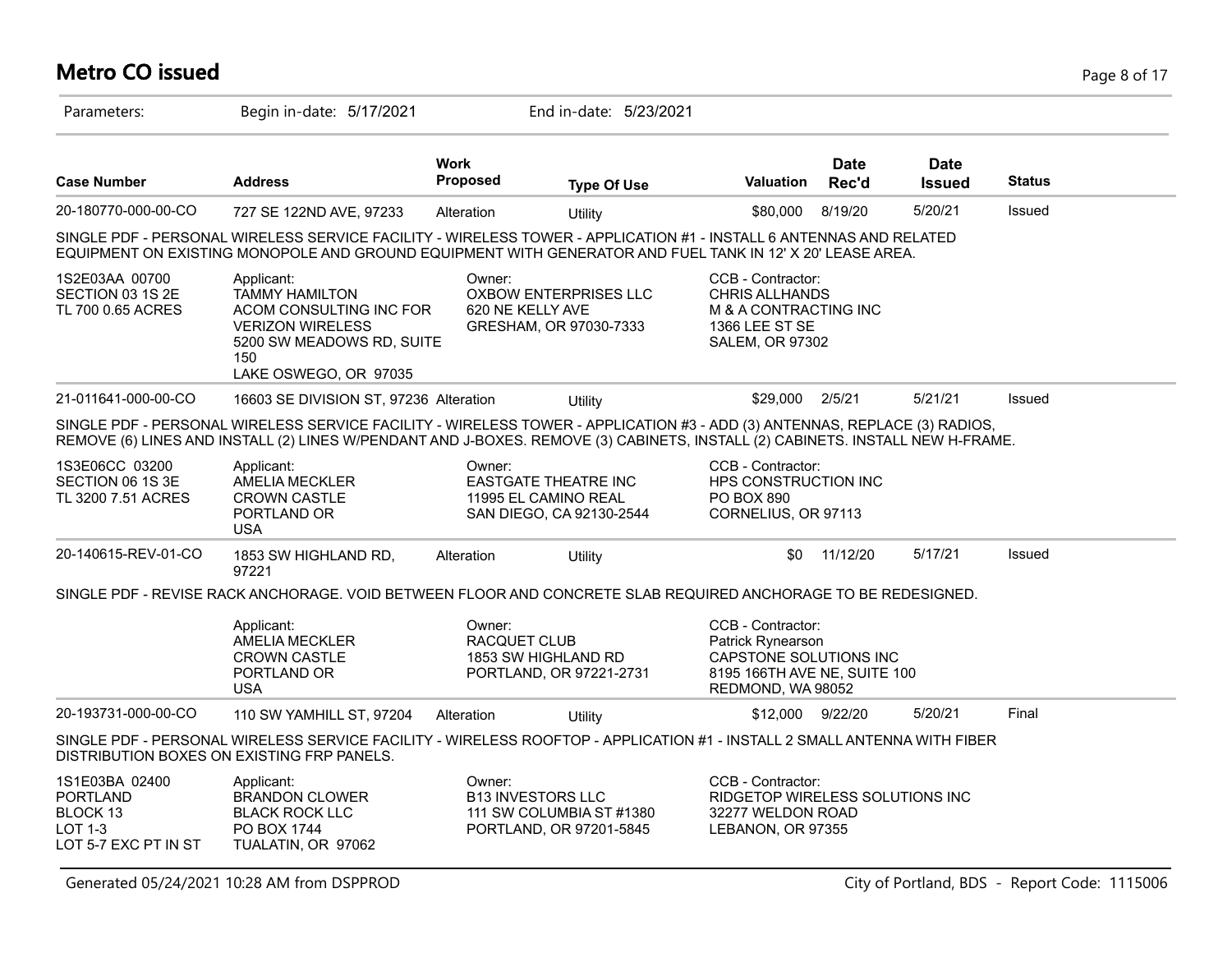# **Metro CO issued** Page 9 of 17

| Parameters:                                                                                                                                                                              | Begin in-date: 5/17/2021                                                                                                                    |                                        | End in-date: 5/23/2021                                  |                                                                                                                   |                      |                              |                                                              |
|------------------------------------------------------------------------------------------------------------------------------------------------------------------------------------------|---------------------------------------------------------------------------------------------------------------------------------------------|----------------------------------------|---------------------------------------------------------|-------------------------------------------------------------------------------------------------------------------|----------------------|------------------------------|--------------------------------------------------------------|
| <b>Case Number</b>                                                                                                                                                                       | <b>Address</b>                                                                                                                              | Work<br>Proposed                       | <b>Type Of Use</b>                                      | <b>Valuation</b>                                                                                                  | <b>Date</b><br>Rec'd | <b>Date</b><br><b>Issued</b> | <b>Status</b>                                                |
| Total # of CO Alteration permits issued: 23                                                                                                                                              |                                                                                                                                             |                                        |                                                         |                                                                                                                   |                      |                              | Total valuation of CO Alteration permits issued: \$2,190,997 |
| 20-185162-000-00-CO                                                                                                                                                                      | 3841 N COLUMBIA BLVD,<br>97217                                                                                                              | Demolition                             | Factory/Industrial                                      | \$10,000                                                                                                          | 5/17/21              | 5/17/21                      | Issued                                                       |
|                                                                                                                                                                                          | SINGLE PDF - DEMO OF BUILDING #1, NO BASEMENT                                                                                               |                                        |                                                         |                                                                                                                   |                      |                              |                                                              |
| 1N1E05DD 00800<br>SECTION 05 1N 1E<br>TL 800 9.13 ACRES<br><b>LAND &amp; IMPS SEE</b><br>R314536 (R941050041)<br>FOR OTHER IMPS &<br>R646176 (R941050042)<br><b>FOR MACH &amp; EQUIP</b> | Applicant:<br><b>COLLEEN RUIZ</b><br><b>STANTEC</b><br>3133 W FRYE RD SUITE 300<br>CHANDLER, AZ 85226                                       | Owner:<br>DALLAS, TX 75254-1327        | COPART OF WASHINGTON INC<br>14185 DALLAS PKWY #300      | CCB - Contractor:<br><b>JEFF ELDER</b><br>ELDER DEMOLITION INC<br>6400 SE 101ST AVE STE 201<br>PORTLAND, OR 97266 |                      |                              |                                                              |
| Total # of CO Demolition permits issued: 1                                                                                                                                               |                                                                                                                                             |                                        |                                                         |                                                                                                                   |                      |                              | Total valuation of CO Demolition permits issued: \$10,000    |
| 20-102075-REV-01-CO                                                                                                                                                                      | 1130 SE MORRISON ST,<br>97214                                                                                                               | New Construction                       | Apartments/Condos<br>(3 or more units)                  | \$0                                                                                                               | 4/5/21               | 5/18/21                      | Issued                                                       |
| revised; miscellaneous structural drawing updates.                                                                                                                                       | MODERA MORRISON - REV-01 TO FND-01 - Revisions to shoring design; pressure grouted tieback design information added; concrete elevator core |                                        |                                                         |                                                                                                                   |                      |                              |                                                              |
| 1S1E02BA 05100                                                                                                                                                                           | Applicant:<br><b>STEVE RAINEY</b><br><b>SERA ARCHITECTS</b><br>338 NW 5TH AVE<br>PORTLAND, OR 97209                                         | Owner:<br>CH MORRISON LLC              | 720 SW WASHINGTON ST #720<br>PORTLAND, OR 97205-3564    | CCB - Contractor:<br>David Johnson<br>MCRT PNW CONSTRUCTION LLC<br>220 NW 2ND AVE SUITE 900<br>PORTLAND, OR 97209 |                      |                              |                                                              |
| 20-168107-REV-01-CO                                                                                                                                                                      | 6520 N SALEM AVE, 97203                                                                                                                     | New Construction                       | Apartments/Condos<br>(3 or more units)                  | \$0                                                                                                               | 5/21/21              | 5/21/21                      | Issued                                                       |
|                                                                                                                                                                                          | CATHEDRAL VILLAGE - REV 1 - Revision to DFS list                                                                                            |                                        |                                                         |                                                                                                                   |                      |                              |                                                              |
| 1N1W12BD 06100                                                                                                                                                                           | Applicant:<br>Sarah Lundy<br><b>MWA Architects</b><br>70 NW Couch St, STE 401<br>Portland OR 97209                                          | Owner:<br>I P<br>IRVINE, CA 92612-1097 | CATHEDRAL VILLAGE PARTNERS<br>18201 VON KARMAN AVE #900 | CCB - Contractor:<br><b>LMC INC</b><br>19200 SW TETON AVE<br>TUALATIN, OR 97062                                   |                      |                              |                                                              |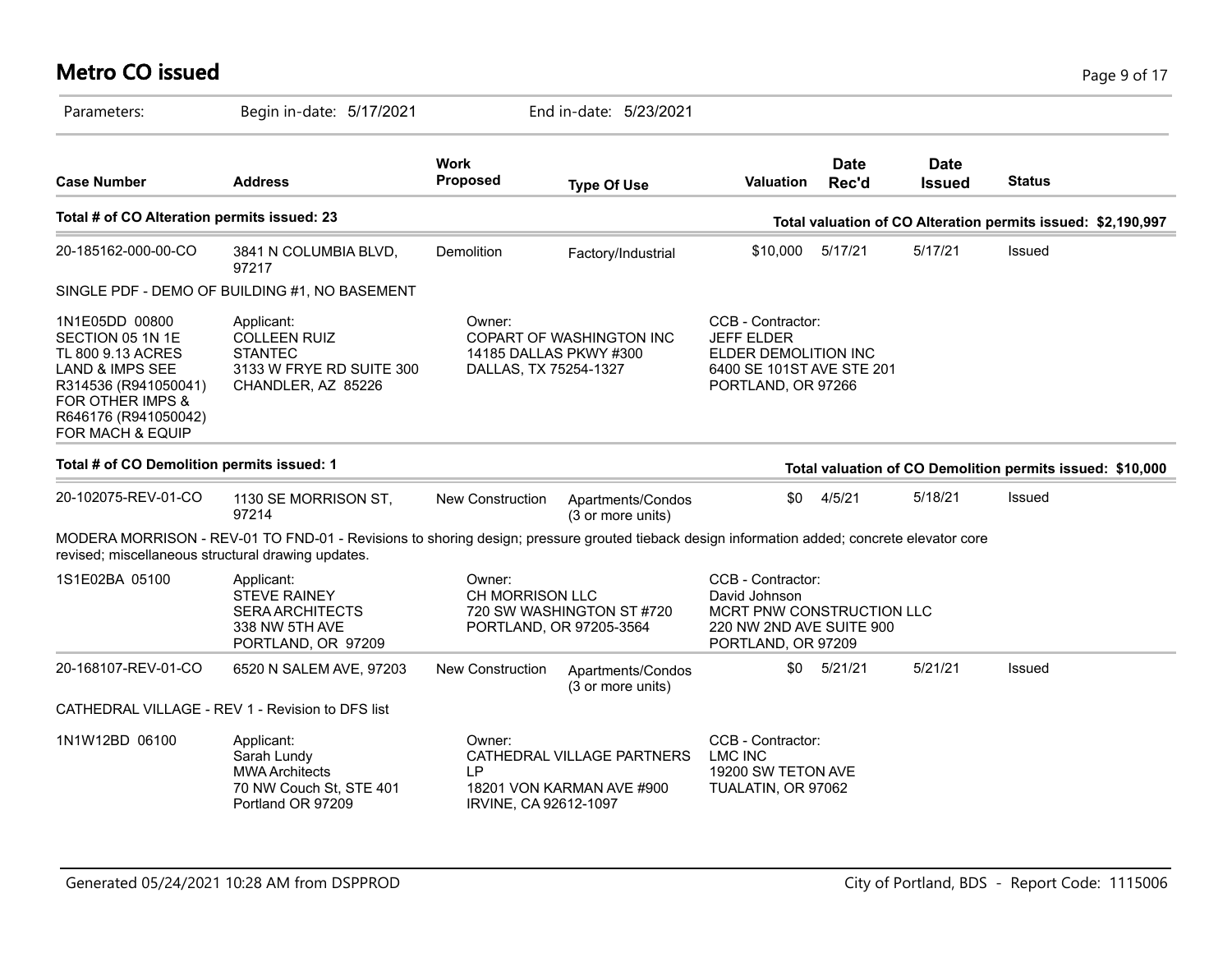| <b>Metro CO issued</b>                  |                                                                                                                                                                      |                                                          |                                                                                                            |                                                                                                                    |                      |                              |                        | Page 10 of 17                                                                                           |
|-----------------------------------------|----------------------------------------------------------------------------------------------------------------------------------------------------------------------|----------------------------------------------------------|------------------------------------------------------------------------------------------------------------|--------------------------------------------------------------------------------------------------------------------|----------------------|------------------------------|------------------------|---------------------------------------------------------------------------------------------------------|
| Parameters:                             | Begin in-date: 5/17/2021                                                                                                                                             |                                                          | End in-date: 5/23/2021                                                                                     |                                                                                                                    |                      |                              |                        |                                                                                                         |
| <b>Case Number</b>                      | <b>Address</b>                                                                                                                                                       | <b>Work</b><br><b>Proposed</b>                           | <b>Type Of Use</b>                                                                                         | <b>Valuation</b>                                                                                                   | <b>Date</b><br>Rec'd | <b>Date</b><br><b>Issued</b> | <b>Status</b>          |                                                                                                         |
| 19-106743-REV-07-CO                     | 1725 SW SALMON ST, 97205 New Construction                                                                                                                            |                                                          | Apartments/Condos<br>(3 or more units)                                                                     | \$0                                                                                                                | 5/14/21              | 5/20/21                      | Issued                 |                                                                                                         |
| the project work.                       | REV 07 - Revision is for coordination of the list of deferred submittals indicated in the structural general notes to delete items that are not part of the scope of |                                                          |                                                                                                            |                                                                                                                    |                      |                              |                        |                                                                                                         |
| 1N1E33DC 05700                          | Applicant:<br><b>ANDREW PULLIAM</b><br><b>SERA DESIGN</b><br>338 NW 5TH AVE<br>PORTLAND, OR 97209                                                                    | Owner:<br>CI-GS PORTLAND LLC<br>465 MEETING ST #500      | CHARLESTON, SC 29403-4832                                                                                  | CCB - Contractor:<br>HOFFMAN CONSTRUCTION COMPANY<br>OF OREGON<br>805 SW BROADWAY SUITE 2100<br>PORTLAND, OR 97205 |                      |                              |                        |                                                                                                         |
| 18-256742-REV-01-CO                     | 1406 SE GLENWOOD ST,<br>97202                                                                                                                                        | New Construction                                         | Apartments/Condos<br>(3 or more units)                                                                     | \$12,000 3/31/21                                                                                                   |                      | 5/21/21                      | Issued                 |                                                                                                         |
| IJOISTS. W/ 19-219566-REV-01-CO         | SINGLE PDF - VALUE-ADDED REVISION TOCHANGE HIP ROOF TO GABLE FROM FRONT OF BUILDINGS AND CHANGE JOIST FROM 2X12 TO                                                   |                                                          |                                                                                                            |                                                                                                                    |                      |                              |                        |                                                                                                         |
| 1S1E23BA 01900                          | Applicant:<br><b>JASON RUSSELL</b><br>PORTLAND LEES LIVING LLC<br>11627 SW SUMMERVILLE AVE<br>PORTLAND OR 97219                                                      | Owner:<br><b>LLC</b>                                     | KEHOE NORTHWEST PROPERTIES PORTLAND LEEDS LIVING LLC<br>11627 S SUMMERVILLE AVE<br>PORTLAND, OR 97219-8390 | CCB - Contractor:<br>11627 SW SUMMERVILLE AVE<br>PORTLAND, OR 97219                                                |                      |                              |                        |                                                                                                         |
| 18-278357-REV-06-CO                     | 1650 NW 21ST AVE, 97209                                                                                                                                              | <b>New Construction</b>                                  | Apartments/Condos<br>(3 or more units)                                                                     |                                                                                                                    | \$2,500 5/17/21      | 5/17/21                      | Issued                 |                                                                                                         |
| (see comments). ** Value added revision | SALTWOOD NORHT-REV-06 - Revised rated partition at Stair East SE-02. Revised egress at spa. Modify deferred submittal - eliminate mechanical screens                 |                                                          |                                                                                                            |                                                                                                                    |                      |                              |                        |                                                                                                         |
| 1N1E28CD 02400                          | Applicant:<br><b>BEN ZACHWIEJA</b><br><b>SERA DESIGN</b><br>338 NW 5TH AVE<br>PORTLAND OR 97209                                                                      | Owner:<br>PREG NW PORTLAND LLC<br>1900 S NORFOLK ST #150 | SAN MATEO, CA 94403-1161                                                                                   | CCB - Contractor:<br><b>BREMIK CONSTRUCTION INC</b><br>1026 SE STARK STREET<br>PORTLAND, OR 97214                  |                      |                              | Permit Info:<br>family | Occupancy Group 1: R-<br>2_Residential Multi-<br>Construction Type 1: I-A<br><b>Construction Type 2</b> |

(formerly Type 1): III-A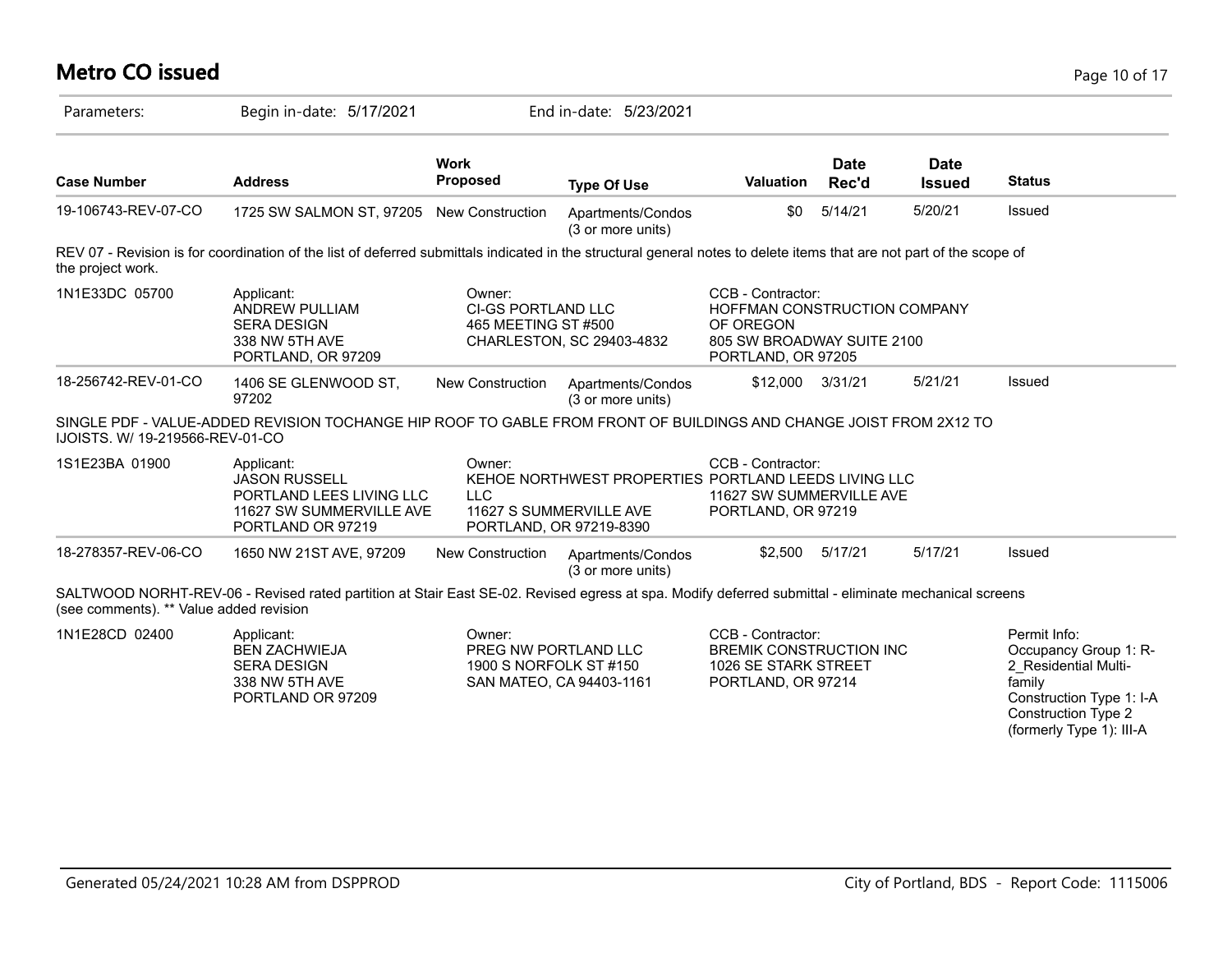# **Metro CO issued** Page 11 of 17

| Parameters:                     | Begin in-date: 5/17/2021                                                                                             |                                                                                | End in-date: 5/23/2021                                                                                     |                                                                                                                 |                      |                              |                                                                                                                                                             |
|---------------------------------|----------------------------------------------------------------------------------------------------------------------|--------------------------------------------------------------------------------|------------------------------------------------------------------------------------------------------------|-----------------------------------------------------------------------------------------------------------------|----------------------|------------------------------|-------------------------------------------------------------------------------------------------------------------------------------------------------------|
| <b>Case Number</b>              | <b>Address</b>                                                                                                       | <b>Work</b><br><b>Proposed</b>                                                 | <b>Type Of Use</b>                                                                                         | <b>Valuation</b>                                                                                                | <b>Date</b><br>Rec'd | <b>Date</b><br><b>Issued</b> | <b>Status</b>                                                                                                                                               |
| 19-217558-DFS-01-CO             | 7350 N GREENWICH AVE,<br>97217                                                                                       | <b>New Construction</b>                                                        | Apartments/Condos<br>(3 or more units)                                                                     | \$1,000                                                                                                         | 4/22/21              | 5/19/21                      | Issued                                                                                                                                                      |
|                                 | SINGLE PDF - DFS FOR WINDOW ATTACHMENT DETAILS.                                                                      |                                                                                |                                                                                                            |                                                                                                                 |                      |                              |                                                                                                                                                             |
| 1N1E16AA 01100                  | Applicant:<br><b>RYAN PICKREL</b><br><b>FASTER PERMITS</b><br>2000 SW 1ST AVE #420<br>PORTLAND OR 97201              | Owner:<br><b>LLC</b>                                                           | <b>BUSINESS INVESTMENT GROUP</b><br>8780 SE NORTHERN HEIGHTS CT<br>HAPPY VALLEY, OR 97086-5796             | CCB - Contractor:<br><b>VLAD RUDNITSKY</b><br>STRUCTURE REDEVELOPMENT LLC<br>PO BOX 3026<br>CLACKAMAS, OR 97015 |                      |                              | Permit Info:<br>Occupancy Group 1: R-<br>2 Residential Multi-<br>family<br>Construction Type 1: V-B<br><b>Construction Type 2</b><br>(formerly Type 1): V-B |
| 17-156305-DFS-03-CO             | 2065 SW RIVER PKY, 97201                                                                                             | <b>New Construction</b>                                                        | Apartments/Condos<br>(3 or more units)                                                                     | \$158,000                                                                                                       | 5/18/21              | 5/18/21                      | Issued                                                                                                                                                      |
|                                 | PHB - BRIDGE HOUSING EAST TOWER - DFS-03 - Level 2 Post-Tensioned - Shop Drawings and Calculations                   |                                                                                |                                                                                                            |                                                                                                                 |                      |                              |                                                                                                                                                             |
| 1S1E03CD 00800                  | Applicant:<br><b>JOHN HARDESTY</b><br><b>WALSH CONSTRUCTION</b><br>2905 SW 1ST AVE<br>PORTLAND OR 97201              | Owner:<br><b>CITY OF PORTLAND</b><br>421 SW 6TH AVE #500<br>PORTLAND, OR 97204 |                                                                                                            | CCB - Contractor:<br>WALSH CONSTRUCTION CO<br>2905 SW FIRST AVE<br>PORTLAND, OR 97201-4707                      |                      |                              |                                                                                                                                                             |
| 19-219566-REV-01-CO             | 1405 SE BYBEE BLVD, 97202 New Construction                                                                           |                                                                                | Apartments/Condos<br>(3 or more units)                                                                     | \$12,000                                                                                                        | 3/31/21              | 5/21/21                      | Issued                                                                                                                                                      |
| IJOISTS. W/ 18-256742-REV-01-CO | SINGLE PDF - VALUE-ADDED REVISION TO GO FROM HIP ROOF TO GABLE FROM FRONT OF BUILDINGS AND CHANGE JOIST FROM 2X12 TO |                                                                                |                                                                                                            |                                                                                                                 |                      |                              |                                                                                                                                                             |
| 1S1E23BA 02100                  | Applicant:<br><b>JASON RUSSELL</b><br>PORTLAND LEES LIVING LLC<br>11627 SW SUMMERVILLE AVE<br>PORTLAND OR 97219      | Owner:<br><b>LLC</b>                                                           | KEHOE NORTHWEST PROPERTIES PORTLAND LEEDS LIVING LLC<br>11627 S SUMMERVILLE AVE<br>PORTLAND, OR 97219-8390 | CCB - Contractor:<br>11627 SW SUMMERVILLE AVE<br>PORTLAND, OR 97219                                             |                      |                              |                                                                                                                                                             |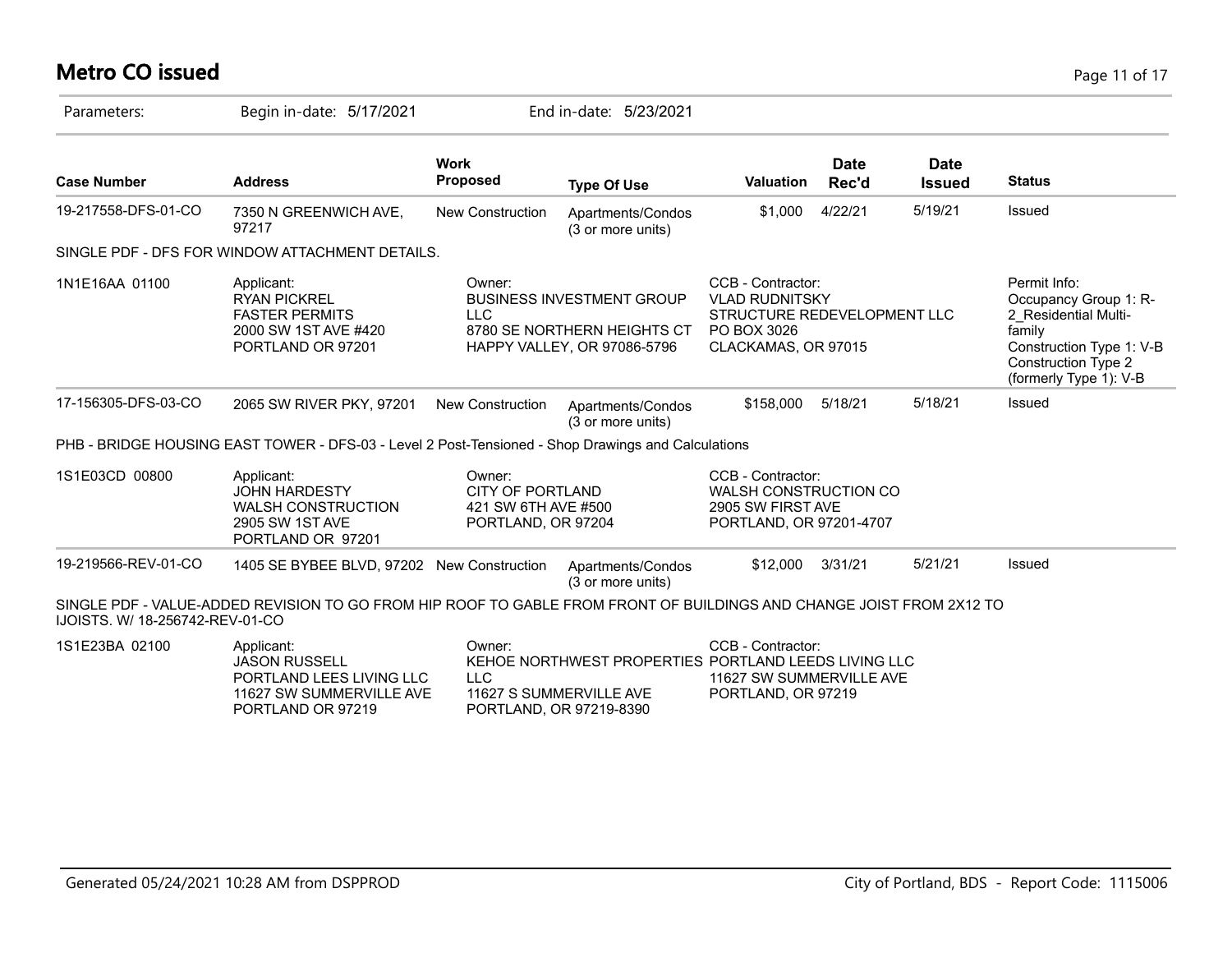# **Metro CO issued** Page 12 of 17

| Parameters:                                                                                                              | Begin in-date: 5/17/2021                                                                                                                                                                                                                                                                                                      |                                                                                                                              | End in-date: 5/23/2021                 |                                                                                                                    |                      |                              |                                                                                                                                                                                                              |
|--------------------------------------------------------------------------------------------------------------------------|-------------------------------------------------------------------------------------------------------------------------------------------------------------------------------------------------------------------------------------------------------------------------------------------------------------------------------|------------------------------------------------------------------------------------------------------------------------------|----------------------------------------|--------------------------------------------------------------------------------------------------------------------|----------------------|------------------------------|--------------------------------------------------------------------------------------------------------------------------------------------------------------------------------------------------------------|
| <b>Case Number</b>                                                                                                       | <b>Address</b>                                                                                                                                                                                                                                                                                                                | <b>Work</b><br><b>Proposed</b>                                                                                               | <b>Type Of Use</b>                     | <b>Valuation</b>                                                                                                   | <b>Date</b><br>Rec'd | <b>Date</b><br><b>Issued</b> | <b>Status</b>                                                                                                                                                                                                |
| 20-118042-000-00-CO                                                                                                      | 2475 SE 30TH AVE, 97214                                                                                                                                                                                                                                                                                                       | New Construction                                                                                                             | Apartments/Condos<br>(3 or more units) | \$1,405,000                                                                                                        | 2/21/20              | 5/20/21                      | Issued                                                                                                                                                                                                       |
| 16 APARTMENT UNITS; ASSOCIATED SITE WORK                                                                                 | CONSTRUCT NEW 4 STORY MIXED USE BUILDING; MAIN FLOOR TO INCLUDE RETAIL SPACE AND 2 RESIDENTIAL UNITS; FLOOR 2-4 TO INCLUDE                                                                                                                                                                                                    |                                                                                                                              |                                        |                                                                                                                    |                      |                              |                                                                                                                                                                                                              |
| 1S1E01CD 09500                                                                                                           | Applicant:<br><b>DAN WILLIAMS</b><br><b>FASTER PERMITS</b><br>2000 SW 1ST AVE SUITE 420<br>PORTLAND OR 97201                                                                                                                                                                                                                  | Owner:<br><b>MARCIA GARLAND</b><br>7464 SW 48TH AVE<br>Owner:<br>DAVID MOESER<br>7464 SW 48TH AVE<br>PORTLAND, OR 97219-1404 | PORTLAND, OR 97219-1404                | CCB - Contractor:<br><b>VWR DEVELOPMENT LLC</b><br>3330 NW YEON AVENUE 100<br>PORTLAND, OR 97210                   |                      |                              | Permit Info:<br>Occupancy Group 1: R-<br>2 Residential Multi-<br>family<br>Construction Type 1: V-A<br><b>Construction Type 2</b><br>(formerly Type 1): V-A<br>Total Square Footage -<br>Display Only: 11443 |
| 17-152051-DFS-18-CO                                                                                                      | 5 SE M L KING BLVD, 97214                                                                                                                                                                                                                                                                                                     | New Construction                                                                                                             | Apartments/Condos<br>(3 or more units) | \$150,000                                                                                                          | 5/20/21              | 5/20/21                      | Issued                                                                                                                                                                                                       |
|                                                                                                                          | PDOX DFS 18 - Fire and Life/Safety Binder to include the fire evac/safety plans, BIC, and smoke control commissioning report/maintenance plan                                                                                                                                                                                 |                                                                                                                              |                                        |                                                                                                                    |                      |                              |                                                                                                                                                                                                              |
| 1N1E34DD 00100<br><b>EAST PORTLAND</b><br>BLOCK 77<br>LOT 1&5-7 EXC PT IN ST<br>LOT 2, LOT 3&4&8 EXC<br><b>PT IN STS</b> | Applicant:<br><b>MARK SAWALLICH</b><br><b>HOFFMAN CONSTRUCTION</b><br>805 SW BROADWAY ST., SUITE<br>2100<br>PORTLAND, OR 97205                                                                                                                                                                                                | Owner:<br>5 MLK RPO LLC<br>1477 NW EVERETT ST<br>PORTLAND, OR 97209-2617                                                     |                                        | CCB - Contractor:<br>HOFFMAN CONSTRUCTION COMPANY<br>OF OREGON<br>805 SW BROADWAY SUITE 2100<br>PORTLAND, OR 97205 |                      |                              | Permit Info:<br>Occupancy Group 1: R-<br>2 Residential Multi-<br>family<br>Construction Type 1: I-A<br><b>Construction Type 2</b><br>(formerly Type 1): I-A                                                  |
| 20-173851-000-00-CO                                                                                                      | 30 NE 146TH AVE, 97230                                                                                                                                                                                                                                                                                                        | New Construction                                                                                                             | Apartments/Condos<br>(3 or more units) | \$1,829,840                                                                                                        | 8/5/20               | 5/19/21                      | Issued                                                                                                                                                                                                       |
| separate permits.***review w. 20-173775/847/872-CO                                                                       | 146 EAST - BLDG 300 - This project consists of 70 total new affordable apartment units. The units are located in (3) detached three story buildings. Bike<br>parking in trash enclosure. Unit counts are 30 in Building 100, 24 in Building 300, and 16 in Building 200. Both the bike shelter and trash enclose will require |                                                                                                                              |                                        |                                                                                                                    |                      |                              |                                                                                                                                                                                                              |
| 1N2E36CB 02800                                                                                                           | Applicant:<br><b>DOUG CIRCOSTA</b><br>DOUG CIRCOSTA ARCHITECT<br><b>LLC</b><br>14670 SW FOREST DR<br>BEAVERTON, OR 97007                                                                                                                                                                                                      | Owner:<br>AHN-E 146TH LLC<br>412 NW COUCH ST #220                                                                            | PORTLAND, OR 97209-3880                |                                                                                                                    |                      |                              | Permit Info:<br>Occupancy Group 1: R-<br>2 Residential Multi-<br>family<br>Construction Type 1: V-B<br>Total Square Footage -<br>Display Only: 12721                                                         |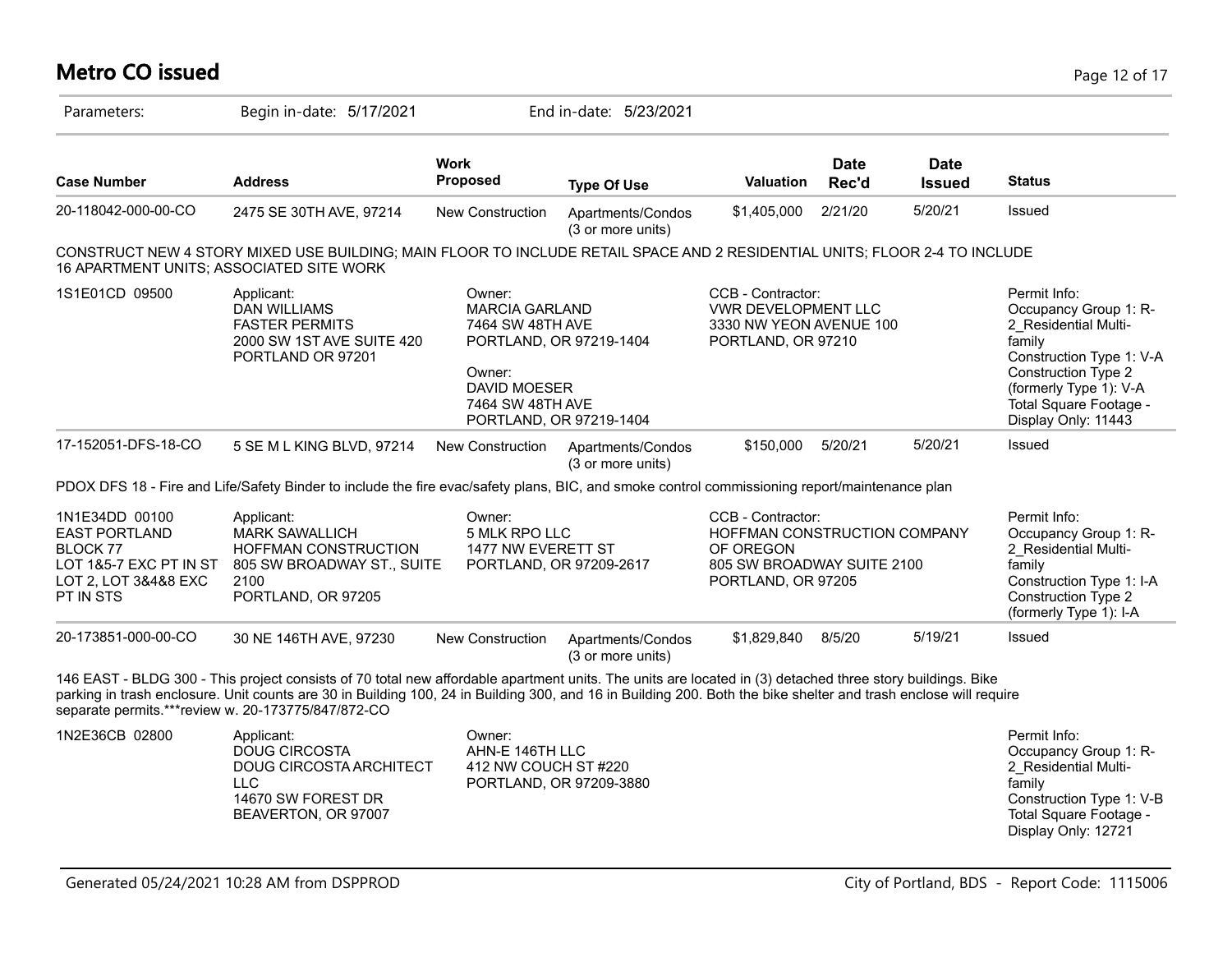| <b>Metro CO issued</b> |                                                                                                                                                                                                                                                                                                                                                                                                                                                                             |                                                   |                                        |                                      |                      |                              | Page 13 of 17                                                                                                                                        |
|------------------------|-----------------------------------------------------------------------------------------------------------------------------------------------------------------------------------------------------------------------------------------------------------------------------------------------------------------------------------------------------------------------------------------------------------------------------------------------------------------------------|---------------------------------------------------|----------------------------------------|--------------------------------------|----------------------|------------------------------|------------------------------------------------------------------------------------------------------------------------------------------------------|
| Parameters:            | Begin in-date: 5/17/2021                                                                                                                                                                                                                                                                                                                                                                                                                                                    |                                                   | End in-date: 5/23/2021                 |                                      |                      |                              |                                                                                                                                                      |
| <b>Case Number</b>     | <b>Address</b>                                                                                                                                                                                                                                                                                                                                                                                                                                                              | Work<br><b>Proposed</b>                           | <b>Type Of Use</b>                     | <b>Valuation</b>                     | <b>Date</b><br>Rec'd | <b>Date</b><br><b>Issued</b> | <b>Status</b>                                                                                                                                        |
| 20-173775-000-00-CO    | 20 NE 146TH AVE, 97230                                                                                                                                                                                                                                                                                                                                                                                                                                                      | New Construction                                  | Apartments/Condos<br>(3 or more units) | \$2,365,550                          | 8/5/20               | 5/19/21                      | Issued                                                                                                                                               |
|                        | 146 EAST - BLDG 100 - This project consists of 70 total new affordable apartment units. The units are located in (3) detached three story buildings with on-<br>site parking spaces, user amenities, and trash enclosure. Unit counts are 30 in Building 100, 24 in Building 300, and 16 in Building 200. Both the bike shelter<br>and trash enclose will require separate permits. ** No Mechanical with these permits *****review w. 20-173847/51/72-CO                   |                                                   |                                        |                                      |                      |                              |                                                                                                                                                      |
| 1N2E36CB 02800         | Applicant:<br><b>DOUG CIRCOSTA</b><br><b>DOUG CIRCOSTA ARCHITECT</b><br><b>LLC</b><br>14670 SW FOREST DR<br>BEAVERTON, OR 97007                                                                                                                                                                                                                                                                                                                                             | Owner:<br>AHN-E 146TH LLC<br>412 NW COUCH ST#220  | PORTLAND, OR 97209-3880                |                                      |                      |                              | Permit Info:<br>Occupancy Group 1: R-<br>2 Residential Multi-<br>family<br>Construction Type 1: V-B<br>Total Square Footage -<br>Display Only: 16414 |
| 20-173847-000-00-CO    | 10 NE 146TH AVE, 97230                                                                                                                                                                                                                                                                                                                                                                                                                                                      | New Construction                                  | Apartments/Condos<br>(3 or more units) | \$1,823,821                          | 8/5/20               | 5/19/21                      | <b>Issued</b>                                                                                                                                        |
|                        | 146 EAST - BLDG 200 - This project consists of 70 total new affordable apartment units. The units are located in (3) detached three story buildings with on-<br>site parking spaces, user amenities, and bike parking inside trash enclosure. Unit counts are 30 in Building 100, 24 in Building 300, and 16 in Building 200.<br>Both the bike shelter and trash enclose will require separate permits.**No Mechanical with these permits****review w. 20-173775/851/872-CO |                                                   |                                        |                                      |                      |                              |                                                                                                                                                      |
| 1N2E36CB 02800         | Applicant:<br><b>DOUG CIRCOSTA</b><br>DOUG CIRCOSTA ARCHITECT<br><b>LLC</b><br>14670 SW FOREST DR<br>BEAVERTON, OR 97007                                                                                                                                                                                                                                                                                                                                                    | Owner:<br>AHN-E 146TH LLC<br>412 NW COUCH ST #220 | PORTLAND, OR 97209-3880                |                                      |                      |                              | Permit Info:<br>Occupancy Group 1: R-<br>2_Residential Multi-<br>family<br>Construction Type 1: V-B<br>Total Square Footage -<br>Display Only: 12676 |
| 19-256078-000-00-CO    | 11 NE 146TH AVE, 97230                                                                                                                                                                                                                                                                                                                                                                                                                                                      | New Construction                                  | Apartments/Condos<br>(3 or more units) | \$1,920,000                          | 11/22/19             | 5/19/21                      | Issued                                                                                                                                               |
|                        | 146 WEST - New 3-story, 24 Unit apartment building (1 of 2) with detached trash enclosure and associated site work. No Mechanical with this permit<br>***Review with 19-256079-CO (BLDG 2) and 19-256081-CO (Trash Encl) ***Transitioned to Complex ProjectDox Review 12/29/20                                                                                                                                                                                              |                                                   |                                        |                                      |                      |                              |                                                                                                                                                      |
| 1N2E36CB 03200         | Applicant:<br><b>DOUG CIRCOSTA</b><br>DOUG CIRCOSTA ARCHITECT<br><b>LLC</b><br>14670 SW FOREST DR<br>BEAVERTON, OR 97007                                                                                                                                                                                                                                                                                                                                                    | Owner:<br>AHN-E 146TH LLC<br>412 NW COUCH ST#220  | PORTLAND, OR 97209-3880                | Primary Contractor:<br><b>TO BID</b> |                      |                              | Permit Info:<br>Occupancy Group 1: R-<br>2 Residential Multi-<br>family<br>Construction Type 1: V-B<br>Total Square Footage -<br>Display Only: 11790 |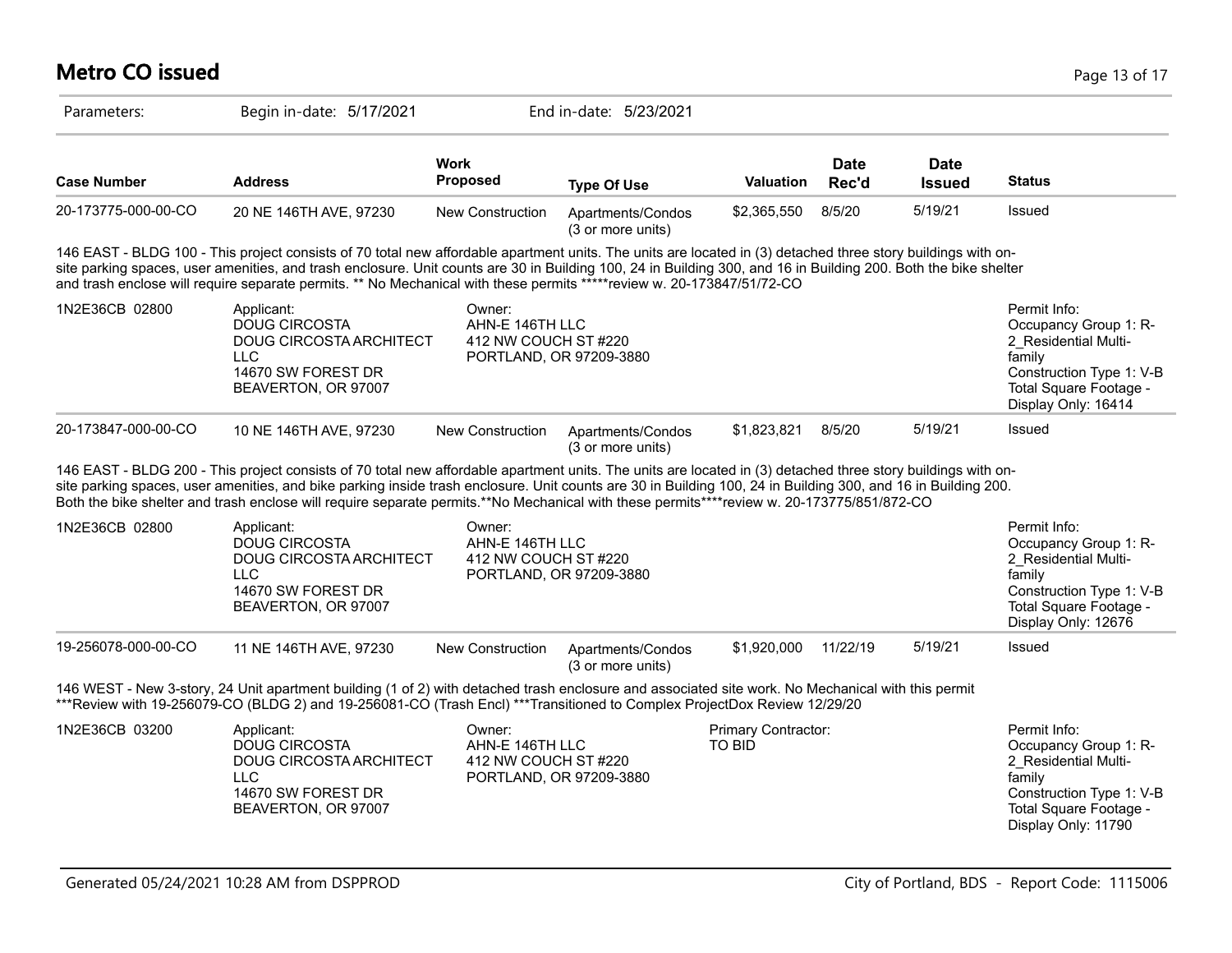#### **Metro CO issued** Page 14 of 17

| Parameters:         | Begin in-date: 5/17/2021                                                                                                                                                                                                                                                   | End in-date: 5/23/2021                                                      |                                        |                                                                                           |                      |                              |                                                                                                                                                                                                              |
|---------------------|----------------------------------------------------------------------------------------------------------------------------------------------------------------------------------------------------------------------------------------------------------------------------|-----------------------------------------------------------------------------|----------------------------------------|-------------------------------------------------------------------------------------------|----------------------|------------------------------|--------------------------------------------------------------------------------------------------------------------------------------------------------------------------------------------------------------|
| <b>Case Number</b>  | <b>Address</b>                                                                                                                                                                                                                                                             | <b>Work</b><br><b>Proposed</b>                                              | <b>Type Of Use</b>                     | <b>Valuation</b>                                                                          | <b>Date</b><br>Rec'd | <b>Date</b><br><b>Issued</b> | <b>Status</b>                                                                                                                                                                                                |
| 19-256079-000-00-CO | 21 NE 146TH AVE, 97230                                                                                                                                                                                                                                                     | New Construction                                                            | Apartments/Condos<br>(3 or more units) | \$1,920,000                                                                               | 11/22/19             | 5/19/21                      | Issued                                                                                                                                                                                                       |
|                     | 146 WEST Bldg B200 - new 3-story 22 unit apartment building with office and common laundry room. No Mechanical with this permit **Review w. 19-256078-<br>CO & 19-256081-CO. *** Project transitioned to "complex" plan review and Process Managed after 1st review cycle. |                                                                             |                                        |                                                                                           |                      |                              |                                                                                                                                                                                                              |
| 1N2E36CB 03200      | Applicant:<br><b>DOUG CIRCOSTA</b><br><b>DOUG CIRCOSTA ARCHITECT</b><br><b>LLC</b><br>14670 SW FOREST DR<br>BEAVERTON, OR 97007                                                                                                                                            | Owner:<br>AHN-E 146TH LLC<br>412 NW COUCH ST#220<br>PORTLAND, OR 97209-3880 |                                        | Primary Contractor:<br>TO BID                                                             |                      |                              | Permit Info:<br>Occupancy Group 1: R-<br>2 Residential Multi-<br>family<br>Construction Type 1: V-B<br><b>Construction Type 2</b><br>(formerly Type 1): V-B<br>Total Square Footage -<br>Display Only: 11790 |
| 21-012521-000-00-CO | 9800 SE POWELL BLVD,<br>97266                                                                                                                                                                                                                                              | <b>New Construction</b>                                                     | Assembly                               | \$140,000                                                                                 | 5/13/21              | 5/19/21                      | <b>Issued</b>                                                                                                                                                                                                |
|                     | TriMet Trailer #1 - 24' x 60' - New temporary employee trailer for TriMet staff including walkway and scaffold. (w/ 21-013677-CO & 21-013678-CO).                                                                                                                          |                                                                             |                                        |                                                                                           |                      |                              |                                                                                                                                                                                                              |
| 1S2E09<br>00100     | Applicant:<br><b>JOSEPH PURKEY</b><br>CONVERGENCE ARCHITECTURE OF OREGON<br>7302 N richmond Ave<br>Portland, OR 97203                                                                                                                                                      | Owner:<br>PO BOX 162734<br>AUSTIN, TX 78716-2734                            | TRI-COUNTY METRO TRANS DIST            | CCB - Contractor:<br>JE DUNN CONSTRUCTION COMPANY<br>1001 LOCUST<br>KANSAS CITY, MO 64106 |                      |                              | Permit Info:<br>Occupancy Group 1:<br>B Bank, Off., Med.Off.,<br>Pub.Bldg.<br>Construction Type 1: V-B<br>Total Square Footage -<br>Display Only: 1440                                                       |
| 21-013677-000-00-CO | 9800 SE POWELL BLVD,<br>97266                                                                                                                                                                                                                                              | New Construction                                                            | Assembly                               | \$45,000                                                                                  | 5/13/21              | 5/19/21                      | Issued                                                                                                                                                                                                       |
|                     | TriMet Trailer #2 - 12' x 60' - Temporary employee trailer for TriMet staff. (w/ 21-012521-CO & 21-013678-CO)                                                                                                                                                              |                                                                             |                                        |                                                                                           |                      |                              |                                                                                                                                                                                                              |
| 1S2E09<br>00100     | Applicant:<br><b>JOSEPH PURKEY</b><br>CONVERGENCE ARCHITECTURE OF OREGON<br>7302 N richmond Ave<br>Portland, OR 97203                                                                                                                                                      | Owner:<br>PO BOX 162734<br>AUSTIN, TX 78716-2734                            | TRI-COUNTY METRO TRANS DIST            | CCB - Contractor:<br>JE DUNN CONSTRUCTION COMPANY<br>1001 LOCUST<br>KANSAS CITY, MO 64106 |                      |                              | Permit Info:<br>Occupancy Group 1:<br>B Bank, Off., Med.Off.,<br>Pub.Bldg.<br>Construction Type 1: V-B<br>Total Square Footage -<br>Display Only: 720                                                        |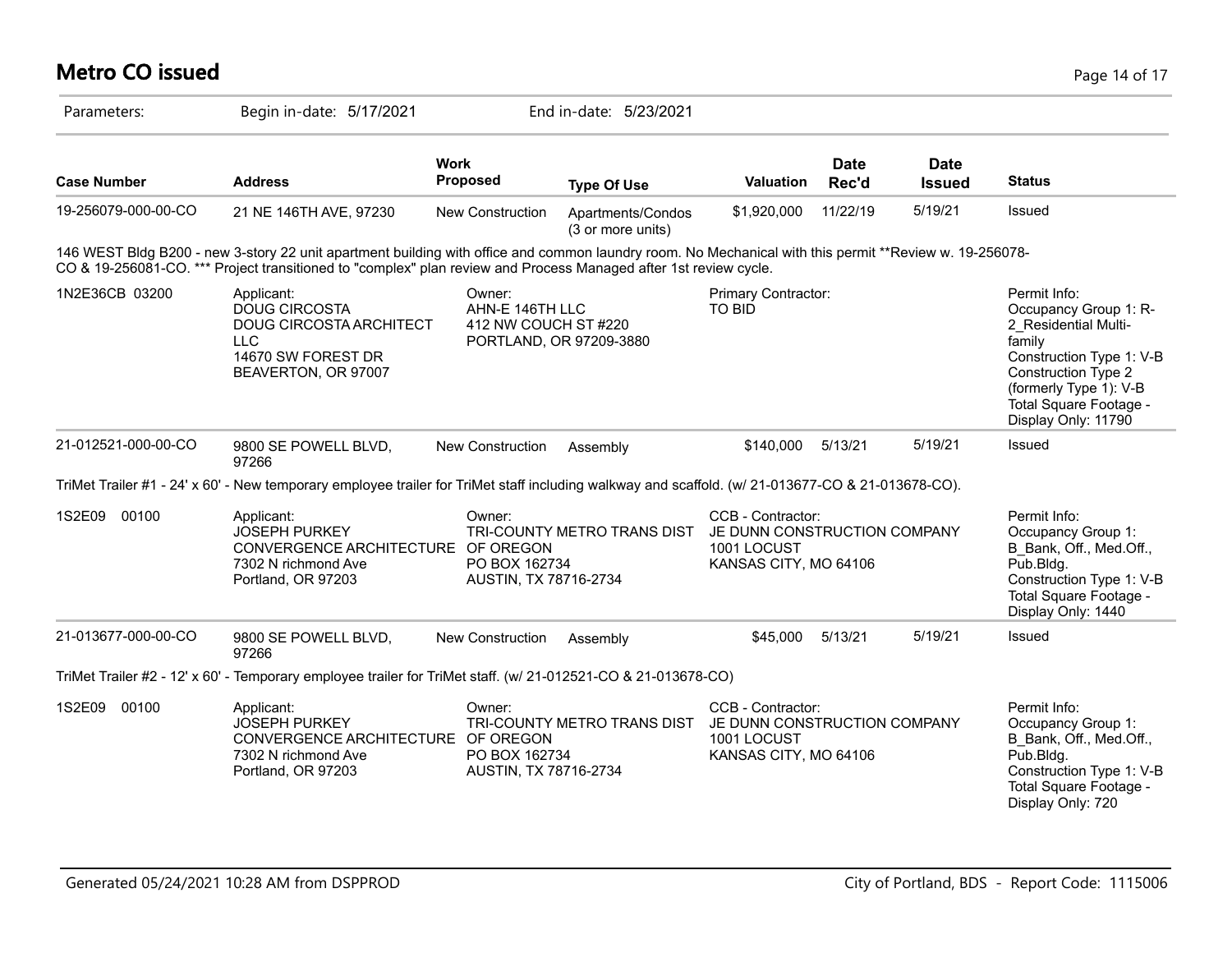# **Metro CO issued** Page 15 of 17

| Parameters:                          | Begin in-date: 5/17/2021                                                                                                                                                                                                                         |                                                                 | End in-date: 5/23/2021  |                                                                                                   |                      |                              |                                                                                                                                              |
|--------------------------------------|--------------------------------------------------------------------------------------------------------------------------------------------------------------------------------------------------------------------------------------------------|-----------------------------------------------------------------|-------------------------|---------------------------------------------------------------------------------------------------|----------------------|------------------------------|----------------------------------------------------------------------------------------------------------------------------------------------|
| <b>Case Number</b>                   | <b>Address</b>                                                                                                                                                                                                                                   | Work<br><b>Proposed</b>                                         | <b>Type Of Use</b>      | <b>Valuation</b>                                                                                  | <b>Date</b><br>Rec'd | <b>Date</b><br><b>Issued</b> | <b>Status</b>                                                                                                                                |
| 19-255461-DFS-06-CO                  | 10230 SE CHERRY BLOSSOM New Construction<br>DR, 97216                                                                                                                                                                                            |                                                                 | Institutional           | \$280,000                                                                                         | 5/19/21              | 5/19/21                      | Issued                                                                                                                                       |
|                                      | DEPAUL TREATMENT CNTR - DFS-06 - Aluminum-Framed Storefront                                                                                                                                                                                      |                                                                 |                         |                                                                                                   |                      |                              |                                                                                                                                              |
|                                      | Applicant:<br><b>MEGAN STEELE</b><br><b>R&amp;H CONSTRUCTION</b><br>2019 NW WILSON ST<br>PORTLAND OR 97209                                                                                                                                       | Owner:<br>DE PAUL QALICB INC<br>830 SE 102ND AVE                | PORTLAND, OR 97216-2815 | CCB - Contractor:<br>R & H CONSTRUCTION CO<br>2019 NW WILSON ST<br>PORTLAND, OR 97209             |                      |                              |                                                                                                                                              |
| 18-272317-REV-01-CO                  | 12210 NE AINSWORTH CIR,<br>97220                                                                                                                                                                                                                 | <b>New Construction</b>                                         | Mercantile              | \$0                                                                                               | 3/17/21              | 5/17/21                      | Issued                                                                                                                                       |
| <b>FRAMING TO SUPPORT SCREENING.</b> | SINGLE PDF - REVISION TO DECREASE SIZE OF STORMWATER PIPE UPSTREAM OF OIL-WATER-SEPARATOR FROM 6" TO 4" DIAMETER. ALTER<br>REMAINING PIPING SLOPE AS REQUIRED TO ACCOUNT FOR SLOPE UPSTREAM. ADD MECHANICAL SCREENING TO ROOFTOP AND REVISE ROOF |                                                                 |                         |                                                                                                   |                      |                              |                                                                                                                                              |
| 1N2E14C 00602                        | Applicant:<br><b>ZAC HORTON</b><br><b>FASTER PERMITS</b><br>2000 SW 1ST AVE SUITE 420<br>PORTLAND, OR 97201                                                                                                                                      | Owner:<br><b>JAISIYARAM LLC</b><br>16092 SE EIDER CT            | DAMASCUS, OR 97089-6891 | CCB - Contractor:<br><b>AVALON PROJECT INC</b><br>PO BOX 7447<br>BELLVUE, WA 98004                |                      |                              | Permit Info:<br>Occupancy Group 1:<br>M Store, Service Station<br>Construction Type 1: V-A                                                   |
| 20-198372-000-00-CO                  | 11941 N JANTZEN DR, 97217 New Construction                                                                                                                                                                                                       |                                                                 | Mercantile              | \$10,054,400                                                                                      | 10/16/20             | 5/20/21                      | Issued                                                                                                                                       |
|                                      | PDOX PS - NEW 1-STORY BUILDING FOR FLOORING RETAILER WITH ASSOCIATED SITEWORK w/20-203128-MT                                                                                                                                                     |                                                                 |                         |                                                                                                   |                      |                              |                                                                                                                                              |
| 2N1E34C 01300                        | Applicant:<br><b>BRAD LAUTH</b><br><b>CENTERPOINT INTEGRATED</b><br>SOLUTIONS c/o FLOOR & DECOR<br>355 UNION BLVD., STE 301<br>LAKEWOOD, CO 80228                                                                                                | Owner:<br>SAFEWAY INC<br>PO BOX 800729<br>DALLAS, TX 75380-0729 |                         | CCB - Contractor:<br>MC CONSTRUCTION MANAGEMENT INC<br>38012 N LINDA ROAD<br>CAVE CREEK, AZ 85331 |                      |                              | Permit Info:<br>Occupancy Group 1:<br>M_Store, Service Station<br>Construction Type 1: II-B<br>Total Square Footage -<br>Display Only: 80000 |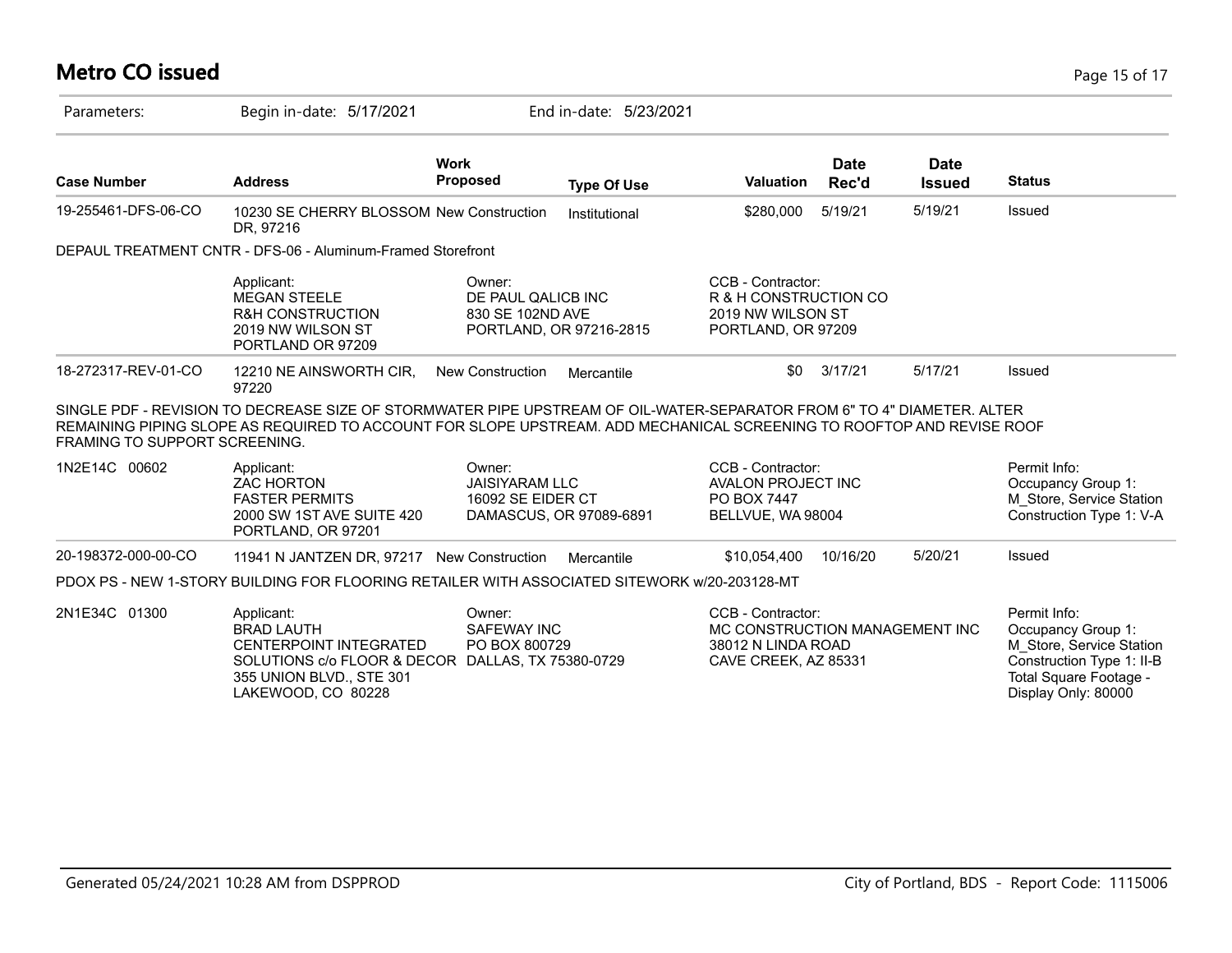| <b>Metro CO issued</b>                                   |                                                                                                                                                                                                                                                             |                                                          |                          |                                                                                                         |                      |                              | Page 16 of 17                                                                                                                                                           |
|----------------------------------------------------------|-------------------------------------------------------------------------------------------------------------------------------------------------------------------------------------------------------------------------------------------------------------|----------------------------------------------------------|--------------------------|---------------------------------------------------------------------------------------------------------|----------------------|------------------------------|-------------------------------------------------------------------------------------------------------------------------------------------------------------------------|
| Parameters:                                              | Begin in-date: 5/17/2021                                                                                                                                                                                                                                    |                                                          | End in-date: 5/23/2021   |                                                                                                         |                      |                              |                                                                                                                                                                         |
| <b>Case Number</b>                                       | <b>Address</b>                                                                                                                                                                                                                                              | <b>Work</b><br><b>Proposed</b>                           | <b>Type Of Use</b>       | Valuation                                                                                               | <b>Date</b><br>Rec'd | <b>Date</b><br><b>Issued</b> | <b>Status</b>                                                                                                                                                           |
| 18-162599-REV-08-CO                                      | 7200 NE AIRPORT WAY,<br>97218                                                                                                                                                                                                                               | New Construction                                         | Storage                  | \$0                                                                                                     | 5/5/21               | 5/18/21                      | Issued                                                                                                                                                                  |
|                                                          | PACR - REV-08 - Revision to DFS-27 - Replace details D and F with revised attachment (reference right side of details) from standard manufacturer support<br>metal with screws to structural angles with bolts to decrease frequency of anchor penetrations |                                                          |                          |                                                                                                         |                      |                              |                                                                                                                                                                         |
| 1N2E08B 00400                                            | Applicant:<br>MIKE COYLE<br><b>FASTER PERMITS</b><br>2000 SW 1ST AVENUE, SUITE 420 PORTLAND, OR 97208-3529<br>PORTLAND, OR 97201                                                                                                                            | Owner:<br>PORT OF PORTLAND<br>PO BOX 3529                |                          | CCB - Contractor:<br>JE DUNN CONSTRUCTION COMPANY<br>1001 LOCUST<br>KANSAS CITY, MO 64106               |                      |                              |                                                                                                                                                                         |
| 18-175399-DFS-02-CO                                      | 2020 N ALBINA AVE, 97227                                                                                                                                                                                                                                    | New Construction                                         | Storage                  | \$10,000                                                                                                | 12/8/20              | 5/18/21                      | Issued                                                                                                                                                                  |
|                                                          | SINGLE PDF; DEFERRED SUBMITTAL FOR FIRE PROOFING                                                                                                                                                                                                            |                                                          |                          |                                                                                                         |                      |                              |                                                                                                                                                                         |
| 1N1E27CA 06501<br>SECTION 27 1N 1E<br>TL 6501 1.55 ACRES | Applicant:<br>MIKE COYLE<br><b>FASTER PERMITS</b><br>2000 SW 1ST AVE, SUITE 420<br>PORTLAND, OR 97201                                                                                                                                                       | Owner:<br><b>BSS ALBINA LLC</b><br>KANSAS CITY, MO 64150 | 4825 NW 41ST ST STE 500  |                                                                                                         |                      |                              | Permit Info:<br>Occupancy Group 1: S-<br>1_Storage - Moderate<br>Hazard, Warehouse<br>Construction Type 1: I-A<br><b>Construction Type 2</b><br>(formerly Type 1): II-B |
| 19-262449-REV-01-CO                                      | 7460 N LEADBETTER RD,<br>97203                                                                                                                                                                                                                              | <b>New Construction</b>                                  | Storage                  | \$0                                                                                                     | 10/12/20             | 5/21/21                      | Issued                                                                                                                                                                  |
| SERVICE LOCATION AND ROW.                                | SINGLE PDF - EXTERIOR MATERIAL CHANGES AND FLOOR PLAN CHANGES. NO CHANGES TO BUILDING FOOTPRINT. ALSO CHANGES TO FIRE                                                                                                                                       |                                                          |                          |                                                                                                         |                      |                              |                                                                                                                                                                         |
| 2N1W25A 01300                                            | Applicant:<br>NICHOLAS VIPOND<br>LIVERMORE ARCHITECTURE<br>AND ENGINEERING, INC<br>1500 SW 1ST AVE, SUITE 240<br>PORTLAND OR 97201                                                                                                                          | Owner:<br>7410 LEADBETTER LLC<br>413 PARKHURST ST        | MIRA LOMA, CA 91752-1452 | CCB - Contractor:<br><b>DON RUE</b><br>JHC COMMERCIAL LLC<br>11125 SW BARBUR BLVD<br>PORTLAND, OR 97219 |                      |                              | Permit Info:<br>Occupancy Group 1: S-<br>1_Storage - Moderate<br>Hazard, Warehouse<br>Construction Type 1: V-B<br><b>Construction Type 2</b><br>(formerly Type 1): V-B  |